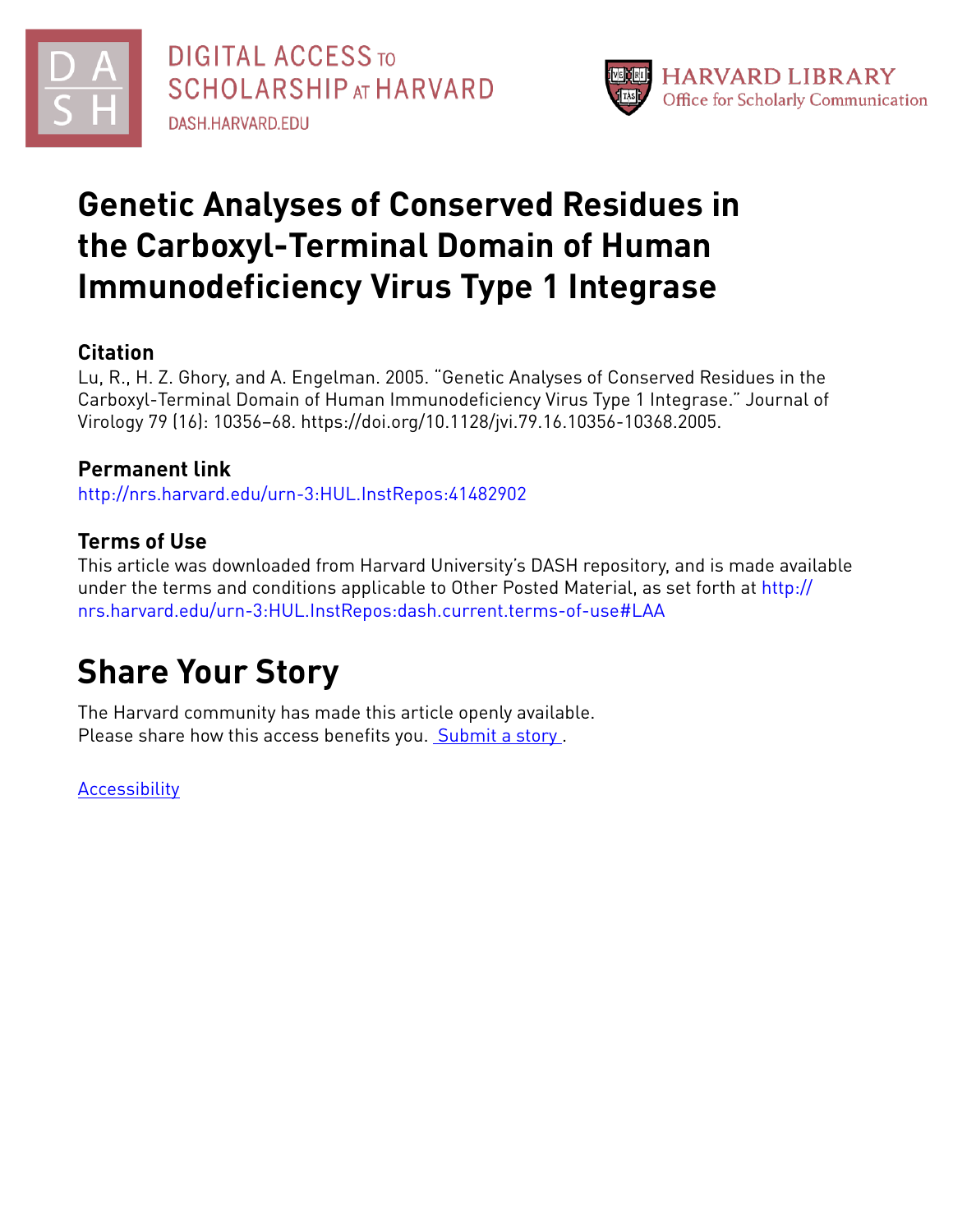## Genetic Analyses of Conserved Residues in the Carboxyl-Terminal Domain of Human Immunodeficiency Virus Type 1 Integrase

Richard Lu, Hina Z. Ghory, and Alan Engelman\*

*Department of Cancer Immunology and AIDS, Dana-Farber Cancer Institute, and Department of Pathology, Harvard Medical School, Boston, Massachusetts 02115*

Received 1 February 2005/Accepted 2 May 2005

**Results of in vitro assays identified residues in the C-terminal domain (CTD) of human immunodeficiency virus type 1 (HIV-1) integrase (IN) important for IN-IN and IN-DNA interactions, but the potential roles of these residues in virus replication were mostly unknown. Sixteen CTD residues were targeted here, generating 24 mutant viruses. Replication-defective mutants were typed as class I (blocked at integration) or class II (additional reverse transcription and/or assembly defects). Most defective viruses (15 of 17) displayed reverse transcription defects. In contrast, replication-defective HIV-1<sub>E246K</sub> synthesized near-normal cDNA levels but** processing of Pr55<sup>gag</sup> was largely inhibited in virus-producing cells. Because single-round HIV-1<sub>E246K.Luc(R-)</sub> **transduced cells at approximately 8% of the wild-type level, we concluded that the late-stage processing defect** contributed significantly to the overall replication defect of HIV-1<sub>E246K</sub>. Results of complementation assays **revealed that the CTD could function in** *trans* **to the catalytic core domain (CCD) in in vitro assays, and we since determined that certain class I and class II mutants defined a novel genetic complementation group that functioned in cells independently of IN domain boundaries. Seven of eight novel Vpr-IN mutant proteins efficiently** *trans***-complemented class I active-site mutant virus, demonstrating catalytically active CTD mutant proteins during infection. Because most of these mutants inefficiently complemented a class II CCD mutant virus, the majority of CTD mutants were likely more defective for interactions with cellular and/or viral components that affected reverse transcription and/or preintegration trafficking than the catalytic activity of the IN enzyme.**

Retrovirus replication is dependent on the integration of the reverse-transcribed viral genome into a host chromosome. Subsequent to target cell entry, the double-stranded DNA substrate for integration is generated by the viral enzyme reverse transcriptase (RT) upon conversion of the genomic RNA into DNA. Acting on the attachment (*att*) sites at the cDNA ends, the viral DNA recombinase or integrase (IN) catalyzes two distinct endonucleolytic reactions. For the first reaction, 3' processing, human immunodeficiency virus type 1 (HIV-1) IN removes the dinucleotide GT from each end. This exposes a 3' hydroxyl moiety in preparation for the second reaction, DNA strand transfer. Upon recognition and binding to a suitable target site, IN uses the 3'-OHs to cut the chromosome in a staggered fashion, which at the same time joins the viral ends to the 5'-phosphates of the cut. Cellular enzymes are likely involved in the repair of the resultant gapped product, thus fully recombining the viral cDNA with the host (reviewed in references 16 and 38).

IN functions as a multidomain protein consisting of the N-terminal domain (NTD), catalytic core domain (CCD), and C-terminal domain (CTD) as defined by limited proteolysis (29), deletion mutagenesis (9, 78), in vitro complementation assays (28, 77), and structural biology (14, 23, 79). The NTD (residues 1 to 49) harbors a conserved HHCC zinc binding motif that contributes to IN multimerization and catalytic function (8, 10, 24, 52, 86). The CCD (residues 50 to 212) contains an invariant triad of acidic residues (Asp-64, Asp-116, and Glu-152 of HIV-1) that form the D,D-35-E active-site motif (21, 29, 49, 51, 76). The CCD has an RNase H-fold, and the catalytic domains of certain bacterial transposases share this fold and also utilize invariant Asp and Glu residues for catalysis (see reference 71 for a review). Various assays have also defined residues within the CCD important for binding to viral and host DNA (20, 32, 36, 37, 41, 44).

Due to the relatively weak degree of sequence homology among retrovirus IN CTDs (a single invariant Trp at HIV-1 position 235), less is known about the precise roles of the CTD (residues 213 to 288) compared to the N-terminal and catalytic core domains in integration and HIV-1 replication. Results of several in vitro assays implicated retrovirus CTDs in DNA binding (31, 62, 78, 81, 82) and multimerization (1, 25, 43, 56). Residues 220 to 270 of HIV-1 IN define a minimal nonspecific DNA binding region (69), and Leu-234 (Val-234 in HIV-1 strain NL4-3, studied here), Arg-262, and Lys-264 contributed to this activity (68, 69). Since DNA protected Glu-246, Lys-258, and Lys-273 from proteolysis in vitro, these residues were also implicated in DNA binding (20) (Fig. 1A). The HIV-1 CTD also binds the viral *att* site: through Cys substitution, Glu-246 was found to cross-link to the adenine located 7 nucleotides from the end of the U5 plus strand (35). A limited number of viral mutants with changes at these amino acid positions, including HIV- $1_{K244A/E246A}$  (80), HIV- $1_{R262A/K264T}$ (11), and HIV- $1_{R262A/R263A/K264H}$  (64), have been analyzed. Although each virus was replication defective, contributions of individual residues to HIV-1 replication were unknown, since

<sup>\*</sup> Corresponding author. Mailing address: Department of Cancer Immunology and AIDS, Dana-Farber Cancer Institute, 44 Binney Street, Boston, MA 02115. Phone: (617) 632-4361. Fax: (617) 632- 3113. E-mail: alan\_engelman@dfci.harvard.edu.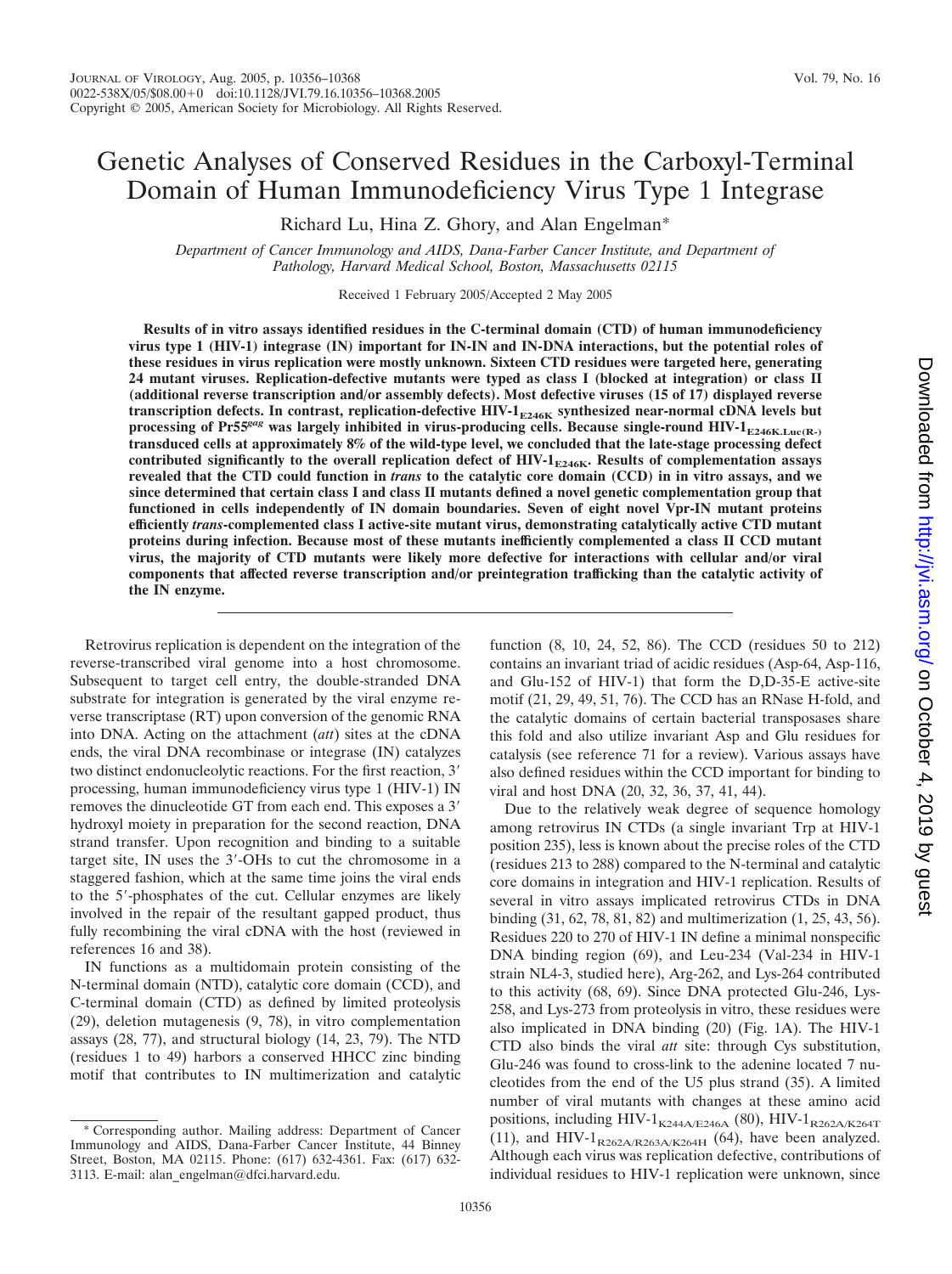

FIG. 1. CTD residues targeted in this study. (A) Residues implicated in binding to DNA. Amino acid side chains were highlighted on the dimeric NMR structure (Protein Data Bank entry 1IHV) (56) using the following coloring scheme: Val-234, red; Glu-246, orange; Lys-258, yellow; Arg-262, magenta; Lys-264, pink. The image to the right was rotated 90° along the horizontal axis, revealing the bottom of the structure on the left. Lys-273, also implicated in DNA binding (Table 1), is not shown, because it was not part of the structure. (B) Putative multimerization residues. Side chains were colorized as follows: Leu-241, orange; Leu-242, magenta; Val-260, yellow; Lys-266, red; Arg-269, pink. The image to the right was rotated 90° around the horizontal axis to reveal the top of the structure on the left. (C) Residues targeted due to relatively high degrees of sequence conservation. Arg-228, red; Arg-231, yellow; Lys-236, orange; Arg-263, pink; Lys-244, magenta. The image to the right was rotated as in panel A. The images were generated using PyMOL (17).

each mutant carried multiple amino acid substitutions and only a subset of potential DNA binding residues was targeted.

Results of a yeast two-hybrid assay identified Val-260 as important for IN multimerization (45), and 3-dimensional nuclear magnetic resonance (NMR) structures revealed Leu-241 and Leu-242 at or near a CTD dimer interface (25, 56) (Fig. 1B). Whereas HIV- $1_{\text{V260E}}$  was replication defective (45), the roles of Leu-241 and Leu-242 in HIV-1 replication have not been investigated. A two-domain CCD-CTD variant solved by X-ray crystallography was also dimeric; however, dimerization was mediated via the CCDs, and the tethered CTDs were separated from each other by 55  $\AA$  (14). Nonetheless, novel CTD-CTD interactions were observed between crystallographic dimers, revealing potential roles for Lys-266 and/or Arg-269 in multimerization (14). Whereas a virus mutant altered at Lys-266 has not been described,  $HIV-1_{R269A/D270A}$ transduced cells at approximately 15% of the wild-type (WT) level (80).

Replication-defective HIV-1 IN mutant viruses can be

grouped into distinct phenotypic classes, for example, those specifically blocked at integration (class I IN mutants) versus those that display additional reverse transcription and/or particle assembly defects (class II mutants). Typified by changes in the D,D-35-E active-site residues, class I mutants support near-normal levels of reverse transcription, and because of this, transient increases in unintegrated viral DNA are observed during acute infection (26). Because the CTD mutant  $HIV-1<sub>W235E</sub>$  was released normally from cells and supported the formation of more 2–long-terminal-repeat (2-LTR) circles than the WT (50), HIV- $1_{\text{W235E}}$  was categorized as a class I mutant virus (26). Because  $HIV-1<sub>V260E</sub>$  was released from transfected cells three to fivefold less efficiently than the WT (45), this replication-defective CTD mutant virus is defined here as class II.

In this study 16 CTD residues were targeted by mutagenesis, generating 24 mutant viruses. In addition to their potential roles in multimerization and DNA binding, residues were targeted due to their degree of sequence conservation among a large collection of HIV-1/SIV $_{\rm cpz}$  strains. The majority of replication-defective viruses displayed DNA synthesis and/or virus release defects, characterizing them as class II mutants. Of note, one novel mutant,  $HIV-1_{E246K}$ , supported near-WT levels of DNA synthesis and increased levels of 2-LTR circles despite an approximately 20-fold reduction in particle assembly and release. Unexpectedly, the E246K change inhibited proteolytic processing of Pr55*gag* in virus producer cells. HIV- $1_{E246K}$  displayed about 8% of WT activity in a single-round infection assay, suggesting that perturbations of viral late events contributed significantly to the replication-defective phenotype. Results of Vpr-IN complementation assays revealed that the INs derived from most replication-defective CTD mutant viruses efficiently *trans*-complemented active-site mutant virus. Thus, despite replication-defective phenotypes, many CTD mutant IN proteins were catalytically active in the backdrop of HIV-1 infection.

#### **MATERIALS AND METHODS**

**Plasmids.** Viral mutations were introduced into pUCWTpol (53) using QuikChange mutagenesis (Stratagene, La Jolla, Calif.), and mutated 1.8-kb AgeI-PflMI *pol* fragments were swapped for the corresponding fragments in pNL43/XmaI (6) and envelope (Env)-deleted pNLX.Luc(R-) (57) to generate full-length proviral clones and single-round luciferase expression vectors, respectively. Plasmids encoding  $HIV-1_{1-212}$ ,  $HIV-1_{D64N/D116N}$  (63),  $HIV 1_{\text{V165A.Luc(R.)}}$ , and HIV- $1_{\text{D64N/D116N.Luc(R.)}}$  (57) have been described previously.

Expression vectors for vesicular stomatitis virus G (VSV-G) glycoprotein and HIV-1 NL4-3 Env (pNLXE7) have been described previously (53). Mutations were introduced into pRL2P-Vpr-IN (84) by QuikChange mutagenesis. Constructs encoding Vpr-IN<sub>WT</sub>, Vpr-IN<sub>V165A</sub>, Vpr-IN<sub>O62K</sub>, and Vpr-IN<sub>D116A</sub> have been described previously (57). Plasmid regions constructed by PCR were analyzed by DNA sequencing to confirm the desired mutations and the absence of off-site secondary changes.

**Cells.** 293T and HeLa cells were grown in Dulbecco's modified Eagle medium supplemented with 10% fetal calf serum, 100 IU/ml of penicillin, and 100  $\mu$ g/ml of streptomycin. Jurkat T cells were grown in RPMI 1640 containing 10% fetal calf serum, 100 IU/ml of penicillin, and 100  $\mu$ g/ml of streptomycin (RPMI). Monocyte-derived macrophages (MDM) were isolated from HIV-1-seronegative donors by plastic absorbance as previously described (63).

**Viruses and infections.** Transient transfection of 293T or HeLa cells by calcium phosphate generated viral stocks. Cell-free stocks were titered using an exogenous 32P-based RT assay (30, 63) or the Alliance p24 ELISA kit (Perkin-Elmer Life Sciences, Boston, Mass.). Replication assays were performed by infecting  $2 \times 10^6$  Jurkat T cells with  $10^6$  RT cpm of virus (approximate multiplicity of infection, 0.04 [54, 63]) for 17 h at 37°C. Infected cells were washed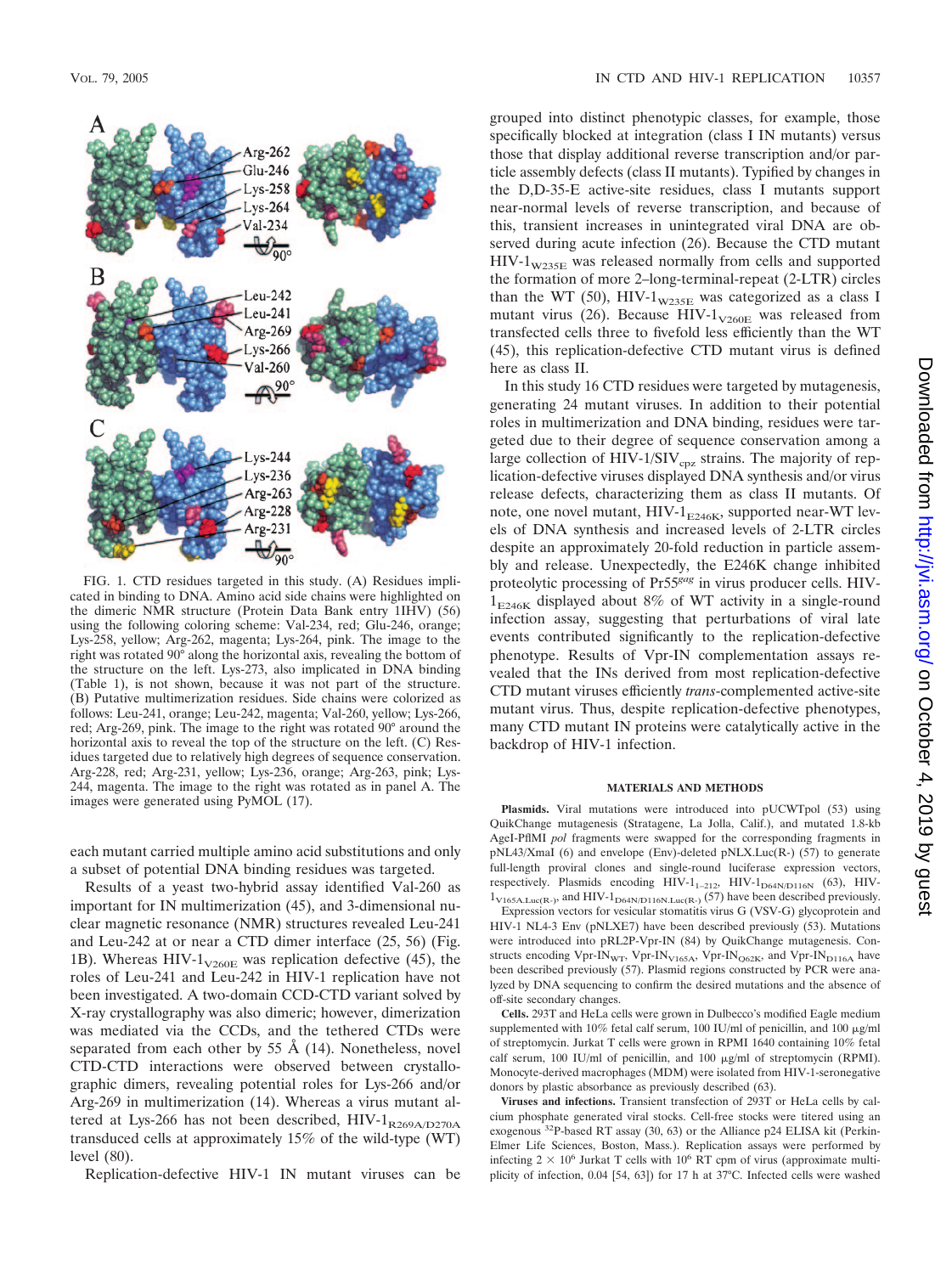| Residue    | Conservation<br>$(\%$ identity) <sup>a</sup> | Criterion for<br>targeting $b$ | Enzyme (% activity) <sup>c</sup> | Reference(s)   | Mutant(s) analyzed          |
|------------|----------------------------------------------|--------------------------------|----------------------------------|----------------|-----------------------------|
| Arg-228    | 99.7                                         | iii                            | R228I $(10-50)^d$                | 69, 76         | <b>R228A</b>                |
| $Arg-231$  | 98.6                                         | iii                            | R <sub>231</sub> A (10-50)       | 68             | <b>R231A</b>                |
| Val-234    | 12.5                                         | $\mathbf{i}$                   | L234A $(50-100)$                 | 68             | V234A                       |
| $Lys-236$  | 100                                          | iii                            | K236S $(>50)^d$                  | 76, 80         | <b>K236A</b>                |
|            |                                              |                                |                                  |                | <b>K236E</b>                |
|            |                                              |                                |                                  |                | K236A/E246A                 |
| $Leu-241$  | 99.7                                         | ii, iii                        | L241A $(0-10)$                   | 14, 25, 56, 68 | L241A                       |
| $Leu-242$  | 99.7                                         | ii, iii                        | L242A $(0-10)$                   | 14, 25, 56, 68 | L242A                       |
| $Lys-244$  | 99.7                                         | iii                            | K244S $(50-100)^d$               | 69, 76, 80     | <b>K244A</b>                |
| Glu-246    | 99.7                                         | i, iii                         | E246A $(50-100)$                 | 20, 35, 68, 80 | E246A                       |
|            |                                              |                                | E246C $(<100$ )                  |                | E246K                       |
| $Lys-258$  | 99.7                                         | i, iii                         | K258L $(50-100)^d$               | 20, 75, 76     | <b>K258A</b>                |
|            |                                              |                                | K258A $(50-150)^d$               |                |                             |
| Val-260    | 98.0                                         | ii, iii                        | $V260E(10-30)$                   | 45, 68         | <b>V260E</b>                |
| Arg-262    | 100                                          | i, iii                         | R262D $(10-50)^d$                | 35, 68, 69, 76 | R262A                       |
|            |                                              |                                | R <sub>262</sub> G (53)          |                | R262A/R263A                 |
|            |                                              |                                | R262C (< 100)                    |                | R262A/K264A                 |
|            |                                              |                                |                                  |                | R262D/R263V/K264E (RRK/DVE) |
| Arg-263    | 99.7                                         | iii                            | R263S $(50-100)^d$               | 68, 69, 76     | <b>R263A</b>                |
|            |                                              |                                | R263V $(>50)^d$                  |                |                             |
|            |                                              |                                | R263L (50-100)                   |                |                             |
| $Lys-264$  | 99.4                                         | i, iii                         | K264E $(1-10)^d$                 | 69             | <b>K264A</b>                |
|            |                                              |                                |                                  |                | <b>K264E</b>                |
| $Lys-266$  | 100                                          | ii, iii                        |                                  | 14             | <b>K266A</b>                |
|            |                                              |                                |                                  |                | <b>K266E</b>                |
| Arg- $269$ | 76.5                                         | ii                             | R269I $(50-100)^d$               | 14, 76, 80     | <b>R269A</b>                |
| $Lys-273$  | 100                                          | i, iii                         |                                  | 20             | <b>K273A</b>                |

<sup>*a*</sup> Relative to a collection of 345 HIV-1 and SIV<sub>cpz</sub> strains (http://www.hiv.lanl.gov).<br>
<sup>*b*</sup> i, putative role in DNA binding; ii, putative role in IN multimerization; iii, >95% identity as explained in footnote a.<br>

 $\degree$  3' processing and/or DNA strand transfer activity.

twice with serum-free RPMI, cultured in 5 ml of RPMI, and split at regular intervals, at which times supernatants were saved for RT assays.

Infections for real-time quantitative PCR (RQ-PCR) assays were performed as previously described (53, 57). Briefly, virus stocks generated by cotransfecting 293T cells with Env-deleted viral vectors and an Env expression plasmid were filtered and digested with 40 U/ml TURBO DNase (Ambion, Austin, Tex.) for 1 h at 37°C to remove residual plasmid DNA. Whereas 10<sup>6</sup> Jurkat cells were infected with 10<sup>6</sup> RT cpm of NL4-3-enveloped viruses by spinoculation,  $4 \times 10^6$ cells were infected with  $4 \times 10^6$  RT cpm of VSV-G pseudotypes. MDM were infected with  $2 \times 10^6$  RT cpm of VSV-G pseudotypes for 2 h at 37°C without spinoculation.

**RQ-PCR and single-round infectivity assays.** DNAs from infected Jurkat cells and MDM were extracted using the DNeasy tissue kit as recommended by the manufacturer (OIAGEN, Valencia, Calif.). In duplicate 30-µl reaction mixtures,  $10 \mu l$  of total DNA was analyzed for viral late reverse transcription (LRT) products and 2-LTR circles as previously described (53, 59). Values were normalized to those of cellular endogenous retrovirus-3 (ERV-3) as described elsewhere  $(53, 59)$ . Parallel infections were performed with  $Env^-$  particles to assess residual levels of plasmid DNA that may have resisted DNase treatment, and these values were subtracted from results obtained with Env<sup>+</sup> viruses.

Jurkat cells harvested at 48 h postinfection (hpi) were washed with  $1\times$  phosphate-buffered saline (Mediatech, Herndon, Va.) and lysed in 75  $\mu$ l of 1× passive lysis buffer (Promega Corp., Madison, Wis.). Frozen and thawed lysates were clarified by centrifugation at  $18,730 \times g$  for 15 min at 4°C, and supernatants  $(20 \text{ µ})$  were analyzed for luciferase activity in duplicate using the Promega luciferase assay system, an EG&G Berthold Microplate LB 96V luminometer, and a Microlite 1 flat-bottom microtiter plate (Thermo Labsystems, Franklin, Mass.). Luciferase activity was normalized to the protein concentration as determined by the Bio-Rad (Hercules, Calif.) assay and corrected for background levels from lysates of cells infected with Env<sup>-</sup> controls.

**Vpr-IN complementation assays.** Viral stocks were generated by transfecting 293T cells with 2  $\mu$ g of pNLX.Luc(R-), 1  $\mu$ g of pRL2P-Vpr-IN, and 0.067  $\mu$ g of pNLXE7. IN mutant infectivity in the absence of Vpr-IN was determined by replacing pRL2P-Vpr-IN with pcDNA3 (Invitrogen, Carlsbad, Calif.) during transfection. Jurkat cells  $(2 \times 10^6)$  were infected with  $5 \times 10^5$  RT cpm in 1 ml for 17 h at 37°C; then cultures were expanded to 5 ml using RPMI. Cell lysates prepared at 48 hpi were analyzed for luciferase activity as described above.

**Radiolabeling and immunoprecipitation.** HeLa cells  $(1.89 \times 10^6)$  were transfected using calcium phosphate or FuGENE 6 with 20 or 10  $\mu$ g of proviral DNA, respectively. Cells were metabolically labeled with [<sup>35</sup>S]Cys and [<sup>35</sup>S]Met (50  $\mu$ Ci/ml of each) from 48 to 60 h posttransfection. Saquinavir (10  $\mu$ M final concentration) was added to transfected cells where indicated 8 h before radiolabeling. Labeled cells were lysed in a buffer containing 0.3 M NaCl, 50 mM Tris, pH 7.5, 0.5% Triton X-100 with 0.2 mM 4-(2-aminoethyl)benzenesulfonyl fluoride (AEBSF) and 100 µg/ml leupeptin (Roche Molecular Biochemicals, Indianapolis, Ind.). Cell lysates (1 ml) were spiked with 80  $\mu$ l of 1% bovine serum albumin and precleared with 50  $\mu$ l protein A-Sepharose CL-4B beads (Amersham Pharmacia Biotech AB, Uppsala, Sweden) hydrated in phosphate-buffered saline. Viral proteins were immunoprecipitated using AIDS patients' sera and separated by sodium dodecyl sulfate-polyacrylamide gel electrophoresis (SDS-PAGE). Virus particles were pelleted from cell supernatants by centrifugation (90 min at 4°C and 27,000 rpm in a Beckman SW28 rotor) through 20% sucrose cushions. Pelleted virions were lysed using  $1 \times$  radioimmunoprecipitation assay buffer (140 mM NaCl, 8 mM Na<sub>2</sub>HPO<sub>4</sub>, 2 mM NaH<sub>2</sub>PO<sub>4</sub>, 1% Nonidet P-40, 0.5% sodium deoxycholate, 0.05% SDS), and particle-associated proteins were detected by SDS-PAGE and fluorography. Levels of p24 and Pr55*gag* in cellular and viral lysates were quantified by PhosphorImager analysis using ImageQuant, version 1.11 (Molecular Dynamics, Sunnyvale, Calif.).

### **RESULTS**

**Mutagenesis strategy.** A total of 16 residues in the CTD of HIV-1 IN were targeted by mutagenesis, generating 24 mutant viruses (Table 1). Whereas Val-234, Glu-246, Lys-258, Arg-262, Lys-264, and Lys-273 (Fig. 1A) have been implicated in DNA binding (20, 35, 68, 69), Leu-241, Leu-242, Val-260, Lys-266, and Arg-269 (Fig. 1B) have been implicated in IN multimerization (14, 25, 45, 56, 68). The remaining five resi-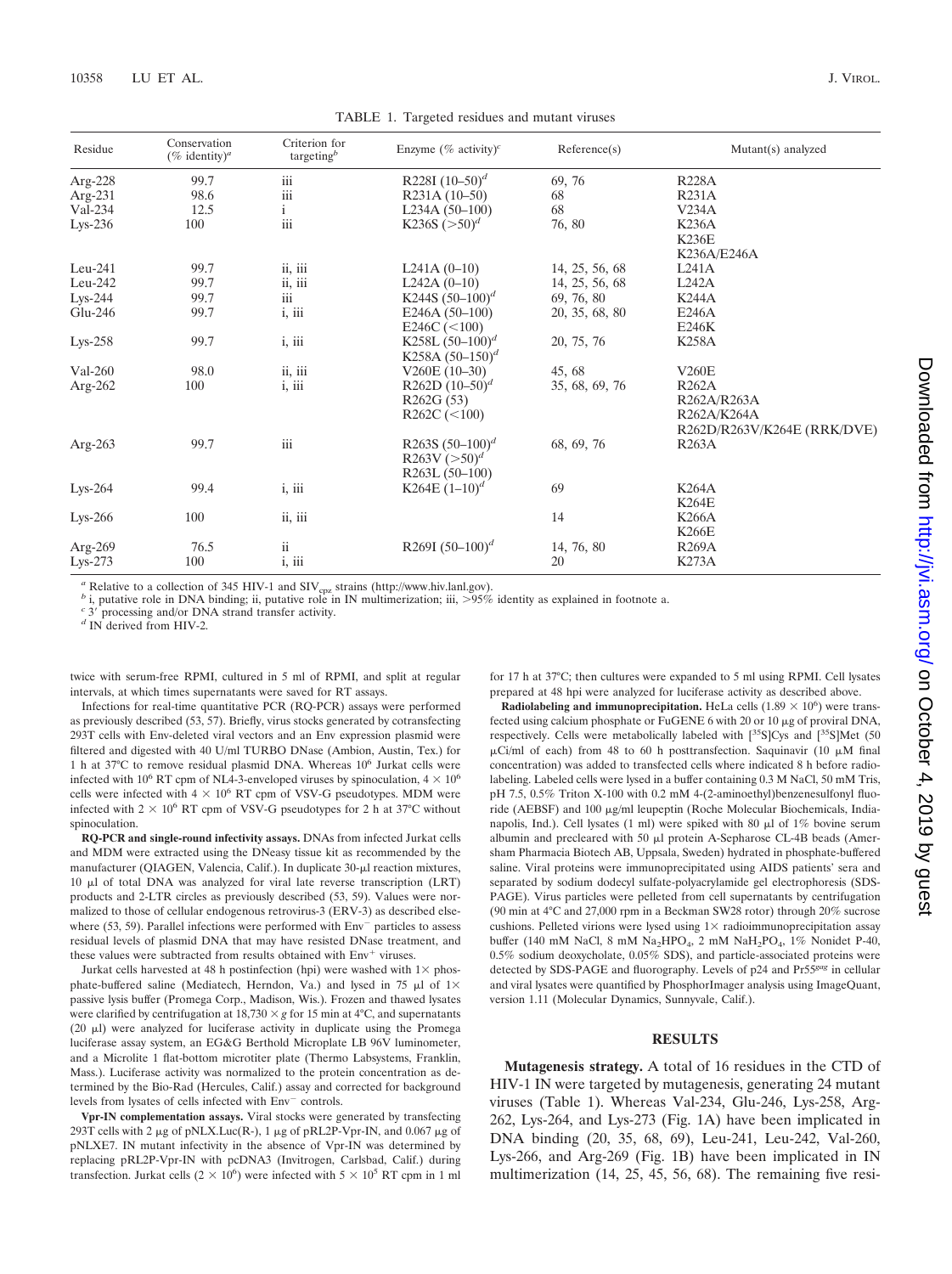

FIG. 2. WT and CTD mutant viral replication kinetics. Supernatants of cells infected with the indicated viruses were analyzed for RT activity at the indicated times. With the exception of  $HIV-1_{K264E}$ , independent experiments yielded similar results.  $HIV-1_{K264E}$  replicated 11 days after HIV-1 $_{\text{NL}}$ <sub>4-3</sub> in one experiment (B); however, the repeat experiment failed to reveal evidence of virus growth (C). We note that reversion of Glu back to Lys in HIV- $1_{K264E}$  would require only one nucleotide change. Given the relatively robust growth observed at day 15 in panel B, we speculated that reversion to WT likely occurred in this experiment. Cultures that failed to support HIV-1 growth were monitored for 2 months. Dpi, days postinfection.

dues, Arg-228, Arg-231, Lys-236, Lys-244, and Arg-263 (Fig. 1C), were targeted due to their high degree of sequence conservation among  $HIV-1/SIV_{cpz}$  IN proteins (Table 1). Although single missense mutants of most of the residues were previously analyzed for 3' processing and DNA strand transfer activities in in vitro integration assays (Table 1), only one mutant, HIV- $1_{\text{V260E}}$  (45), was previously analyzed for the contribution of an individual residue to virus replication.

**Replication profiles of CTD mutant viruses.** Virus stocks generated by transient transfection were normalized for RT content, and target cells were challenged with equivalent RT cpm of WT or mutant virus. Jurkat cells infected at an approximate multiplicity of infection of 0.04 supported peak HIV- $1_{\text{NI }4-3}$  replication 4 to 5 days postinfection (Fig. 2). As expected, the negative-control strain,  $HIV-1_{1-212}$ , which lacked the entire CTD (63), failed to replicate over 2 months of observation (Fig. 2E and data not shown). Also as expected (45), cells infected with HIV- $1_{\text{V260E}}$  failed to yield a detectable level of virus growth (Fig. 2B). In contrast, approximately 30% of the mutant viruses replicated with near-WT kinetics (defined by the day at which peak replication was attained) (Table 2). These included HIV- $1_{R231A}$ , HIV- $1_{V234A}$ , HIV- $1_{K236A}$  (Fig. 2A), HIV- $1_{R262A}$ , HIV- $1_{R263A}$ , HIV- $1_{K264A}$  (Fig. 2C), and  $HIV-1_{K273A}$  (Fig. 2E). Although the single missense mutants  $HIV-1_{R262A}$ ,  $HIV-1_{R263A}$ , and  $HIV-1_{K264A}$  replicated, multiple substitutions within this positively charged region yielded replication-defective mutants  $HIV-1_{R262A/R263A}$ ,  $HIV-1_{R262A/K264A}$ , and HIV- $1_{\text{RRK/DVE}}$  (Fig. 2D). HIV- $1_{\text{R228A}}$ , HIV- $1_{\text{K236E}}$  (Fig. 2A),  $HIV-1_{L241A}$ ,  $HIV-1_{L242A}$ ,  $HIV-1_{E246K}$  (Fig. 2B),  $HIV-1_{K266A}$ HIV-1<sub>K266E</sub> (Fig. 2D), HIV-1<sub>K244A</sub>, and HIV-1<sub>K258A</sub> (Fig. 2E) were also dead viruses. Three mutants,  $HIV-1_{E246A}$  (Fig. 2C),  $HIV-1_{K236A/E246A}$  (Fig. 2D), and  $HIV-1_{R269A}$  (Fig. 2E), exhibited significant although reproducible reductions in HIV-1 growth.

Table 2 summarizes the phenotypes of the different mutant viruses.

**DNA synthesis profiles of WT and IN mutant viruses.** The preceding section revealed that a majority of CTD mutant viruses were blocked in their ability to replicate in Jurkat T cells, and the nature of the replication defects was investigated next. Replication-defective IN mutant viruses can be categorized into two distinct phenotypic groups (26). Class I IN mutants are specifically blocked at the integration step. Because reverse transcription proceeds normally, transient increases in unintegrated DNA such as 2-LTR circles are observed at a time when integration normally occurs (26). In contrast, class II mutants display pleiotropic defects that, in addition to integration, can affect late events such as particle assembly/release and/or the preintegration step of reverse transcription (26). Since class I IN mutant viruses yield increased levels of 2-LTR circles and class II mutants often display overall reductions in cDNA synthesis, RQ-PCR analysis of cDNA metabolism in acutely infected cells was utilized as an initial approach toward phenotypic classification. Taqman primers and probes were selected to detect products after the second template switch of reverse transcription as well as at the unique 2-LTR circle junction. Because reverse transcription peaks approximately 7 hpi and the peak of 2-LTR circles occurs about 24 hpi (12, 13, 46, 59), viral DNAs were analyzed at 7 and 24 hpi. To permit analyses in the absence of virus spread, mutations were introduced into the single-round, Env-deleted  $HIV-1<sub>NLX.Luc(R-)</sub>$ strain, which carried firefly luciferase in the viral *nef* position (57). Controls included the previously described CTD class I mutant  $HIV-1_{W235E.Luc(R-) }$  (50) and the CCD class II mutant  $HIV-1<sub>V165A.Luc(R-)</sub>$ </sub> (53, 57).

 $HIV-1<sub>W235E.Luc(R-)</sub>$  supported near-WT levels of DNA synthesis (differing by twofold at most) at 7 and 24 hpi (Fig. 3A, C,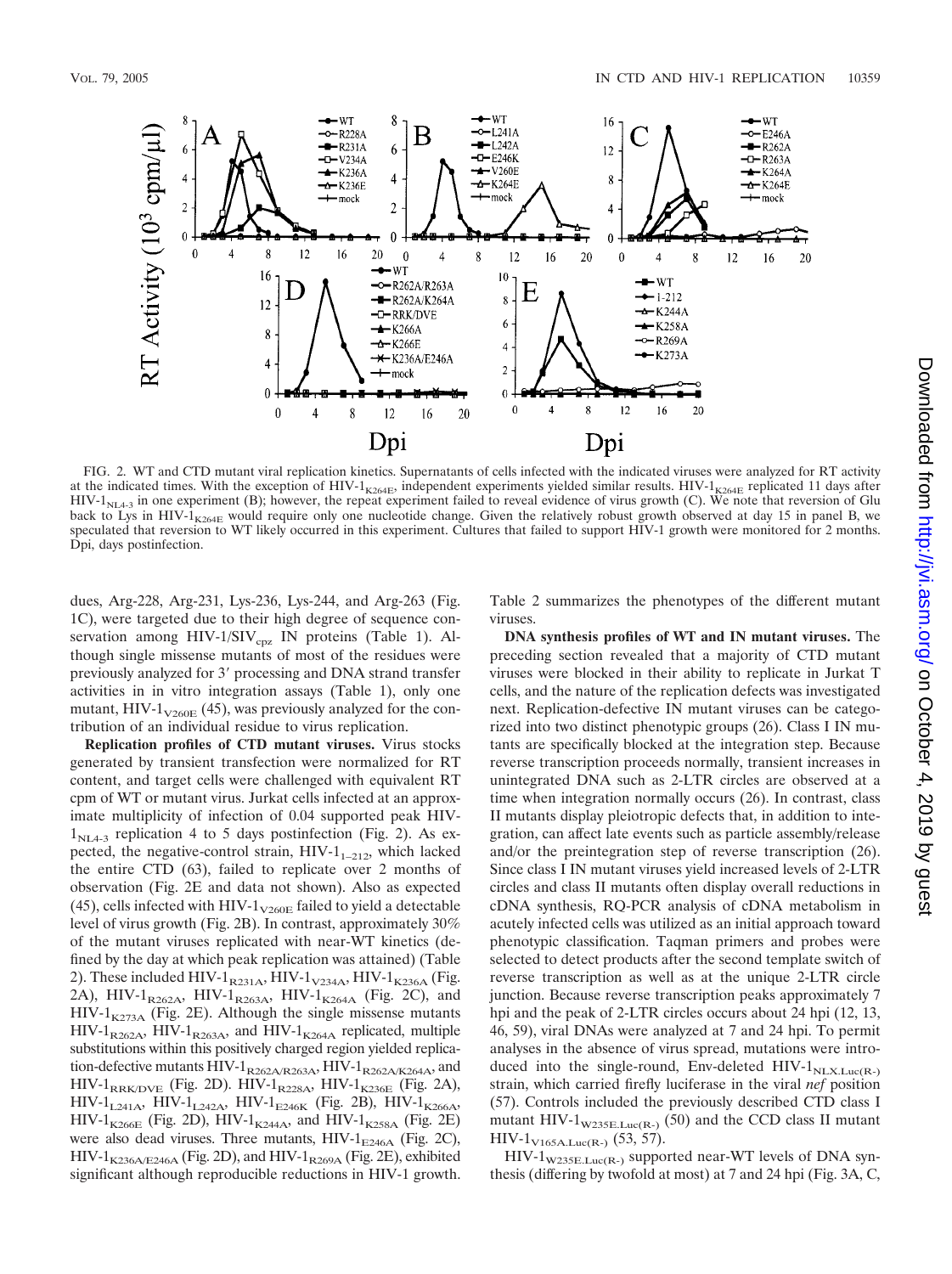TABLE 2. HIV-1 IN CTD mutant phenotypes

| Mutant             | Replica-<br>tion <sup>a</sup> | <b>DNA</b><br>synthesis <sup>b</sup> | $2$ -LTR <sup>c</sup> | Infectivity <sup>d</sup> | Pheno-<br>type <sup>e</sup> |
|--------------------|-------------------------------|--------------------------------------|-----------------------|--------------------------|-----------------------------|
| <b>R228A</b>       |                               |                                      | ND                    | 0.18(0.25)               | H                           |
| R <sub>231</sub> A | $^{+}$                        | NA <sup>f</sup>                      | <b>NA</b>             | <b>NA</b>                | NA                          |
| V234A              | $^{+}$                        | <b>NA</b>                            | <b>NA</b>             | <b>NA</b>                | NA                          |
| K236A              | $^{+}$                        | NA                                   | NA                    | <b>NA</b>                | NA                          |
| <b>K236E</b>       |                               | $^{+}$                               | $^{+}$                | 0.07(0.04)               | П                           |
| K236A/E246A        | $+/-$                         | $^+$                                 | $++$                  | 4.0(0.3)                 | II <sup>g</sup>             |
| L241A              |                               |                                      | $^{+}$                | 0.00(0.00)               | П                           |
| <b>L242A</b>       |                               |                                      | $^{+}$                | 0.13(0.19)               | $_{\rm II}$                 |
| <b>K244A</b>       |                               |                                      | $++$                  | 0.21(0.13)               | П                           |
| E246A              | $+/-$                         | $^{+}$                               | $++$                  | 26.3(3.2)                | II <sup>g</sup>             |
| E246K              |                               | $++$                                 | $++$                  | 8.4(4.0)                 | П                           |
| <b>K258A</b>       |                               |                                      | $^{+}$                | 0.09(0.01)               | $_{\rm II}$                 |
| V260E              |                               |                                      |                       | 0.00(0.00)               | $_{\rm II}$                 |
| <b>R262A</b>       | $^{+}$                        | <b>NA</b>                            | <b>NA</b>             | NA                       | NA                          |
| R262A/R263A        |                               | $+/-$                                | $+/-$                 | 0.01(0.00)               | П                           |
| R262A/K264A        |                               | $^{+}$                               | $^{+}$                | 0.01(0.00)               | $_{\rm II}$                 |
| <b>RRK/DVE</b>     |                               | $+/-$                                | $^{+}$                | 0.02(0.00)               | $_{\rm II}$                 |
| R <sub>26</sub> 3A | $^{+}$                        | <b>NA</b>                            | <b>NA</b>             | <b>NA</b>                | NA                          |
| <b>K264A</b>       | $^{+}$                        | <b>NA</b>                            | <b>NA</b>             | NA                       | NA                          |
| <b>K264E</b>       |                               | $+/-$                                | $++$                  | 0.11(0.00)               | $_{\rm II}$                 |
| K266A              |                               | $+/-$                                |                       | 0.00(0.00)               | $_{\rm II}$                 |
| K266E              |                               |                                      | $^{+}$                | 0.00(0.00)               | $_{\rm II}$                 |
| <b>R269A</b>       | $+/-$                         | $^{+}$                               | $++$                  | 11.5(2.3)                | $\mathbb{I}^g$              |
| K273A              | $^+$                          | NA                                   | NA                    | <b>NA</b>                | NA                          |

 $a$  As determined in Fig. 2.  $+$ , replication peak detected up to 4 days delayed relative to the WT;  $+/-$ , peak detected up to 12 days delayed relative to the WT concurrent with an 8- to 20-fold reduction in RT activity;  $-$ , replication not detected after 2 months of observation. Values represent results of duplicate

<sup>*b*</sup> Late reverse transcription products at 7 h postinfection (Fig. 3).  $++$ ,  $>50\%$ of WT;  $+$ , 20 to 50% of WT;  $+/-$ , 10 to 20% of WT;  $-$ , <10% of WT.<br><sup>*c*</sup> 2-LTR circles at 24 h postinfection (Fig. 3).  $+$ , >50% of WT;  $+$ , 20 to 50%

of WT;  $+/-$ , 10 to 20% of WT; –, limit of detection to 10% of WT; ND, not detected (2-LTR circles below the limit of detection  $\sim 6.0\%$  of WT).

<sup>d</sup> Average values for duplicate luciferase assays and a minimum of two independent infections, with standard deviations given in parentheses.

Based on results in Fig. 2 to 6. Whereas class I mutants are specifically blocked at integration, class II mutants display additional reverse transcription

NA, not applicable; the virus was classified as WT.

<sup>*g*</sup> Although the class I/II nomenclature usually applies to completely dead viruses, here it indicates whether the primary replication block (Fig. 2) was at integration (class I) or also encompassed reverse transcription and virus release (class II).

and E). As predicted for the class I mutant phenotype, HIV- $1_{\text{W235E.Luc(R.)}}$  yielded up to 12-fold more 2-LTR circles than the WT at 24 hpi (Fig. 3B, D, and F). In contrast, the class II control HIV- $1_{VI65A.Luc(R-)}$  supported significantly less (approximately 10 to 20-fold) reverse transcription than the WT (Fig. 3A, C, and E), and as previously described (57), mutant 2-LTR circle levels mirrored these overall reductions in DNA synthesis (Fig. 3B, D, and F). In other words, the percentages of total viral cDNA converted to 2-LTR circles were similar for  $HIV-1_{NIX. Luc(R-)}$  and  $HIV-1_{V165A. Luc(R-)}$ .

Replication-defective CTD mutants displayed a wide range of DNA synthesis profiles that varied from WT levels (for example,  $HIV-1_{E246K.Luc(R-)}$  at 24 hpi [Fig. 3A]) to approximately 2% of WT (HIV- $1_{R228A.Luc(R-)}$  [Fig. 3A]). Mutants with  $>$ 10-fold DNA synthesis defects at 7 hpi included  $HIV-1_{R228A.Luc(R-)}$ ,  $HIV-1_{L242A.Luc(R-)}$ ,  $HIV-1_{K244A.Luc(R-)}$ (Fig. 3A),  $HIV-1_{L241A.Luc(R-)}, HIV-1_{K258A.Luc(R-)}, HIV 1_{\text{V260E.Luc(R.)}}$  (Fig. 3C), and HIV- $1_{\text{K266E.Luc(R.)}}$  (Fig. 3E) (Table 2). Somewhat less severe 5- to 10-fold defects were detected for  $HIV-1_{R262A/R263A.Luc(R-)}$ ,  $HIV-1_{R262A/K264A.Luc(R-)}$  $HIV-1_{K264E.Luc(R-)}$  (Fig. 3C), and  $HIV-1_{RRK/DVE.Luc(R-)}$ (Fig. 3E), and moderate 2- to 4-fold defects were detected for HIV- $1_{K236E, Luc(R-)}$ , HIV- $1_{E246K, Luc(R-)}$  (Fig. 3A),  $HIV-1_{K236A/E246A.Luc(R-)}$  (Fig. 3C), and  $HIV-1_{R269A.Luc(R-)}$ (Fig. 3E). Although the twofold reduction for HIV- $1_{K266A.Luc(R-)}$  was similar to that of the class I HIV- $1_{\text{W235E.Luc(R.)}}$  control in Fig. 3E, we note that repeat experiments revealed an approximately 5- to 10-fold DNA synthesis defect for  $HIV-1_{K266A,Luc(R-)}$  (Fig. 4A; data not shown; Table 2).

Since 2-LTR circles are thought to form in the nuclei of HIV-1-infected cells, their detection affords a convenient marker for the nuclear localization of nascent cDNA (reviewed in reference 38). For most of the mutants, the percentage of LRT cDNA converted to 2-LTR circles was greater than or similar to that for the WT. Two notable exceptions were HIV- $1_{K266A, Luc(R-)}$ , which, based on total cDNA levels, yielded sixto eightfold-lower levels of 2-LTR circles than the WT (Fig. 3F and 4C), and HIV- $1_{R228A.Luc(R-)}$ , where 2-LTR circles were initially undetectable (Fig. 3B). Because the lack of detection of HIV-1<sub>R228A.Luc(R-)</sub>-derived circles was likely due to the low level of cDNA synthesis (Fig. 3A), the VSV-G Env glycoprotein was utilized to increase the efficiency of virus entry. Because nondividing cells such as MDM present a paradigm for active HIV-1 nuclear import (73), this cell type was analyzed alongside Jurkat T cells.

As expected, Jurkat cells infected with VSV-G-pseudotyped virus supported significantly more reverse transcription than cells infected via HIV-1 Env glycoproteins (compare Fig. 4B to 4A). In this experiment, the level of  $HIV-1_{R228A.Luc(R-)}$  cDNA synthesis was reduced only about fourfold from the WT level, revealing a normal fraction of 2-LTR circles following HIV-1- Env-mediated entry (Fig. 4A and C). As previously observed (57), IN mutant viral DNA synthesis defects relative to WT DNA synthesis were maintained despite the overall increases in reverse transcription imparted via VSV-G (Fig. 4A and B). The class I mutant control strain HIV- $1_{D64N/D116N.Luc(R-)}$  (58) formed significantly more 2-LTR circles than WT  $HIV-1<sub>NLX.Luc(R-)</sub>$ , independently of the route of viral entry (Fig. 4C and D). Levels of VSV-G-mediated HIV- $1_{K266A.Luc(R-)}$  and HIV- $1_{R228A.Luc(R-)}$  2-LTR circles mirrored overall mutant cDNA levels in Jurkat cells, indicating efficient nuclear import of viral cDNA complexes under these conditions (compare Fig. 4C and D to 4A and B, respectively). VSV-G-pseudotyped  $HIV-1_{K266A, Luc(R-)}$  and  $HIV 1_{\text{R228A.Luc(R.)}}$  also converted near-normal fractions of their cDNAs to 2-LTR circles in MDM (Fig. 4E and F). We therefore concluded that the low levels of  $HIV-1_{R228A.Luc(R-)}$  (Fig. 3B) and HIV- $1_{K266A.Luc(R-)}$  (Fig. 4C) DNA circles observed in some experiments were due primarily to the extremely low levels of reverse transcription that had occurred in these cases (Fig. 3A and 4A).

**Mutant virus release from cells.** In addition to reverse transcription, some class II mutants are defective for virus assembly and release (26). To assess release, levels of cell supernatant RT activity were quantified following transient transfection of  $CD4^-$  HeLa cells. The CD4-negative phenotype permitted comparison of replication-defective and replication-competent strains. Previous analyses revealed that class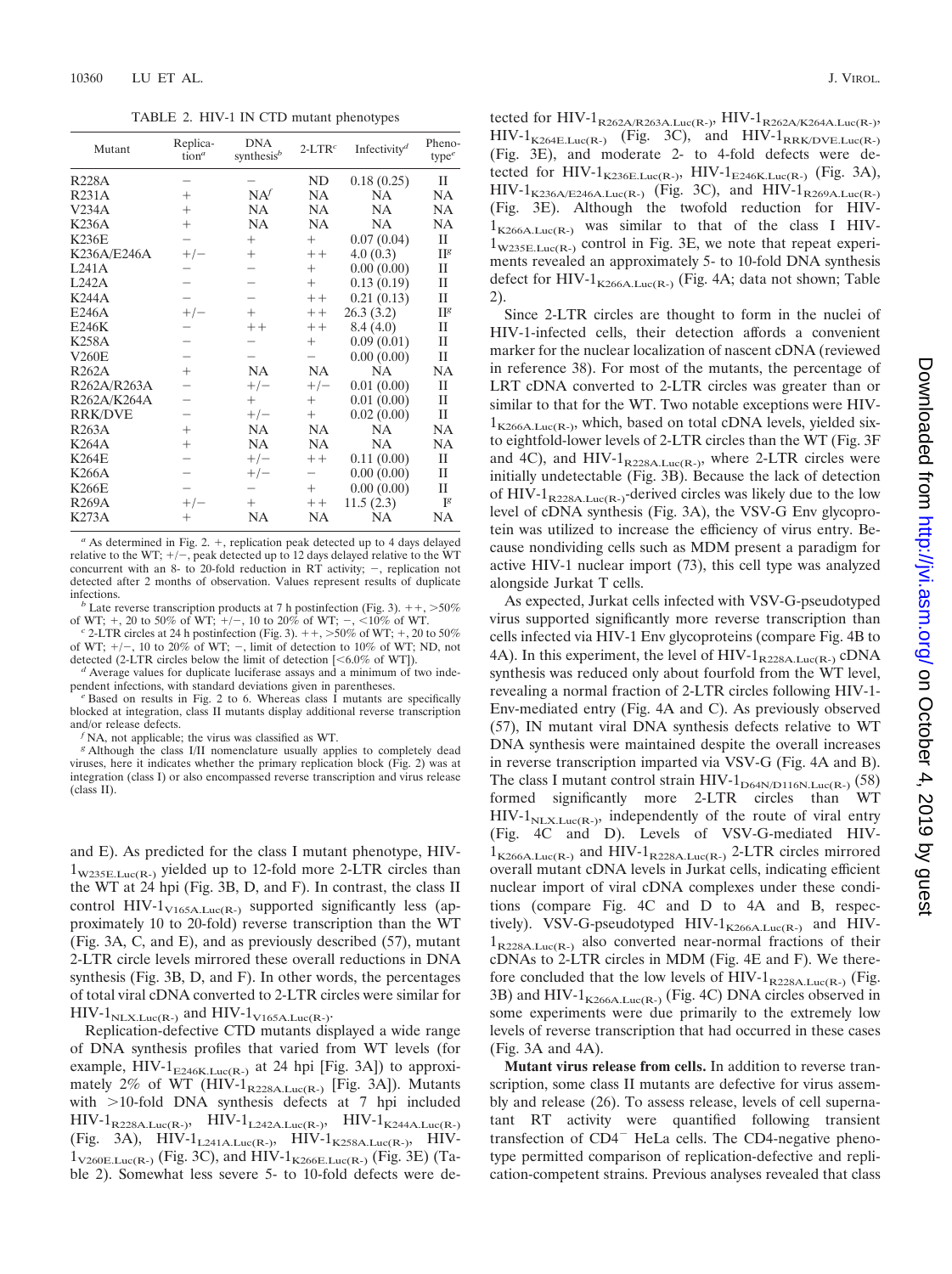

FIG. 3. Mutant viral cDNA metabolism. (A, C, and E) DNA was isolated at 7 (black bars) and 24 (gray bars) hpi from Jurkat cells infected with the indicated single-round viruses. HIV-1 levels were normalized to ERV-3 by RQ-PCR. (B, D, and F) 2-LTR circle levels at 24 hpi. Error bars represent variation between duplicate RQ-PCR assays. Similar results were obtained following an independent set of infections.

II mutant strains expressed HIV-1 proteins at WT levels (reference 57 and references therein).

The class I mutant control strain HIV- $1_{D64N/D116N}$  was released from HeLa cells at the WT level (Fig. 5A). In contrast, the CTD deletion mutant HIV-1<sub>1–212</sub> was about fourfold defective for release (Fig. 5A). Most of the replication-defective CTD mutants either were released at the WT level or showed marginal (approximately 1.5- to 3-fold) release defects. Two notable exceptions were  $HIV-1_{RRK/DVE}$  and  $HIV-1_{E246K}$ : whereas HIV- $1_{RRK/DVE}$  behaved similarly to the HIV- $1_{1-212}$ control (approximate fourfold defect),  $HIV-1_{E246K}$  was released at only about 5% of the WT level (Fig. 5A). Because RT interacts with IN through the CTD (40, 87), CTD mutations could in theory alter RT packaging and/or virion-associated activity. To address this potential caveat, a subset of the mutant viruses was analyzed for p24 levels, and these values were compared to corresponding RT activities in HeLa cell supernatants. The results of this analysis revealed that p24 and RT levels closely mirrored each other in the majority of cases, although the RT activity of HIV- $1_{RRK/DVE}$  was approximately twofold lower than the corresponding p24 value (Fig. 5B). These results are in line with previous observations that mutations only minimally altered the p24-to-RT ratio of CTD mutant viruses (11).

Based on WT and mutant cDNA synthesis (Fig. 3 and 4) and virus release (Fig. 5) profiles, we concluded that the majority of the replication-defective CTD mutants were phenotypically class II (Table 2). Since  $HIV-1_{R269A}$  was released at the WT level (Fig. 5), supported near-WT levels of DNA synthesis, and converted more of its cDNA to LTR circles than the WT (Fig. 3), it was typed as a class I mutant (Table 2).

Processing defect of HIV-1<sub>E246K</sub>. The release defect associated with IN deletion mutant viruses can be overcome by inhibiting the activity of the viral protease through mutation or treatment with antiviral compounds (7). To further probe the dramatic reduction in HIV- $1_{E246K}$  release, transfected HeLa cells metabolically labeled with  $[35S]$ Met and  $[35S]$ Cys were either left untreated or treated with the protease inhibitor saquinavir, and cell- and virion-associated HIV-1 proteins were visualized following SDS-PAGE and fluorography. To aid detection of cell-associated proteins, lysates were immunoprecipitated with AIDS patients' sera prior to electrophoresis. In contrast, virion proteins were recovered following direct pelleting of cell supernatants through sucrose cushions.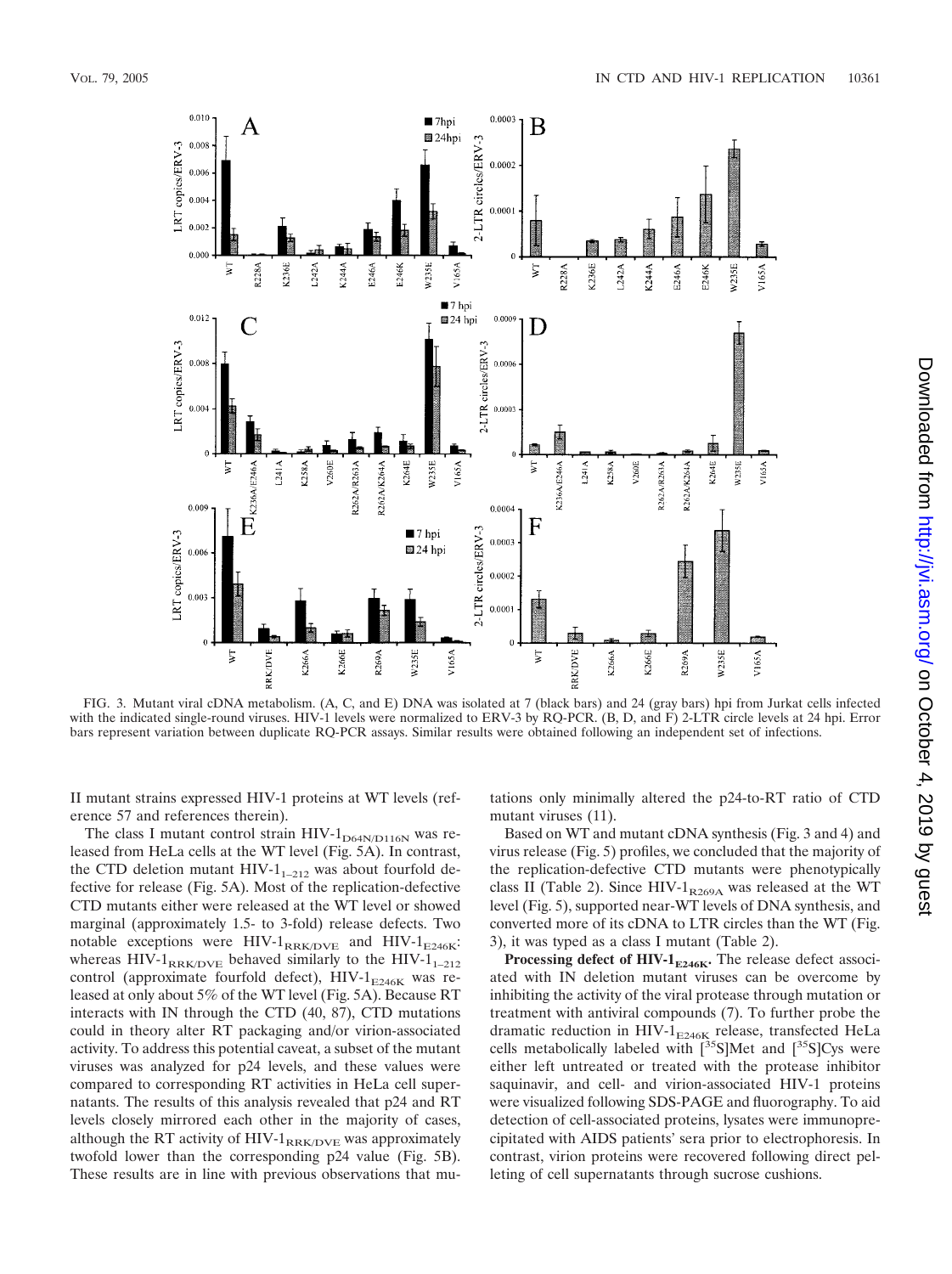

FIG. 4. HIV-1<sub>K266A.Luc(R-)</sub> and HIV-1<sub>R228A.Luc(R-)</sub> DNA levels following VSV-G-mediated entry. (A) DNA was isolated at 7 (black bars) and 24 (gray bars) hpi from Jurkat cells infected with the indicated single-round viruses carrying the HIV-1 Env glycoprotein. HIV-1 LRT levels were normalized to ERV-3 following RQ-PCR. (B) Same as panel A except that viruses were pseudotyped with VSV-G. (C and D) Normalized levels of 2-LTR circles in extracts from panels A and B, respectively. (E) DNA was isolated at 7 (black bars), 24 (gray bars), and 48 (white bars) hpi from MDM infected with the indicated VSV-G-pseudotypes. LRT levels were normalized to ERV-3. (F) Normalized levels of 2-LTR circles in MDM extracts. Error bars, variation obtained between duplicate RQ-PCR assays. Similar results were obtained following independent sets of Jurkat cell and MDM infections.

Processed p24 and precursor Pr55*gag* proteins were identified in WT HIV- $1_{NL,4-3}$ -expressing cells (Fig. 6A, lane 3). Saquinavir effectively inhibited WT polyprotein processing: the level of cellular Pr55*gag* increased at the expense of p24 production (Fig. 6A, lane 4), and Pr55*gag* instead of p24 was released from cells (Fig. 6B, compare lane 4 to lane 3). As previously observed for IN deletion mutants (7, 58, 70), intracellular p41*gag* and p25 processing intermediates were detected in HIV- $1_{1-212}$ -expressing cells (Fig. 6A, lane 5), and in agreement with Fig. 5A, extracellular HIV- $1_{1-212}$  p24 levels were reduced about fourfold from the WT level (Fig. 6B, compare lane 5 to lane 3). Also as previously established (7), saquinavir effectively counteracted the HIV- $1_{1-212}$  release defect: substantial levels of pelletable Pr55*gag* were recovered after drug treatment (Fig. 6B, lane 6). In contrast to both the WT and the  $HIV-1_{1-212}$  deletion mutant,  $HIV-1_{E246K}$  was poorly processed

in cells; only a minimal level of p24 was detected (Fig. 6A, lane 7). Whereas saquinavir effectively blocked  $HIV-1<sub>E246K</sub>$  processing (Fig. 6A, lane 8), it did not enhance the release of polyprotein precursors (Fig. 6B, lanes 7 and 8). Based on this, we concluded that the E246K mutation impacted HIV-1 late events differently than previously characterized class II IN deletion mutations.

**Single-round infectivities of CTD mutant viruses.** The experiment for which results are shown in Fig. 2 measured infectivity as a function of virus spread. Since some CTD mutants were released from cells less efficiently than the WT (Fig. 5 and 6), it was of interest to also determine infectivity in the absence of virus spread. In other words, by quantifying luciferase activity in cell extracts following single-round infections, infectivity would be determined independently of potential viral late event (release/processing) defects. A subset of the cells that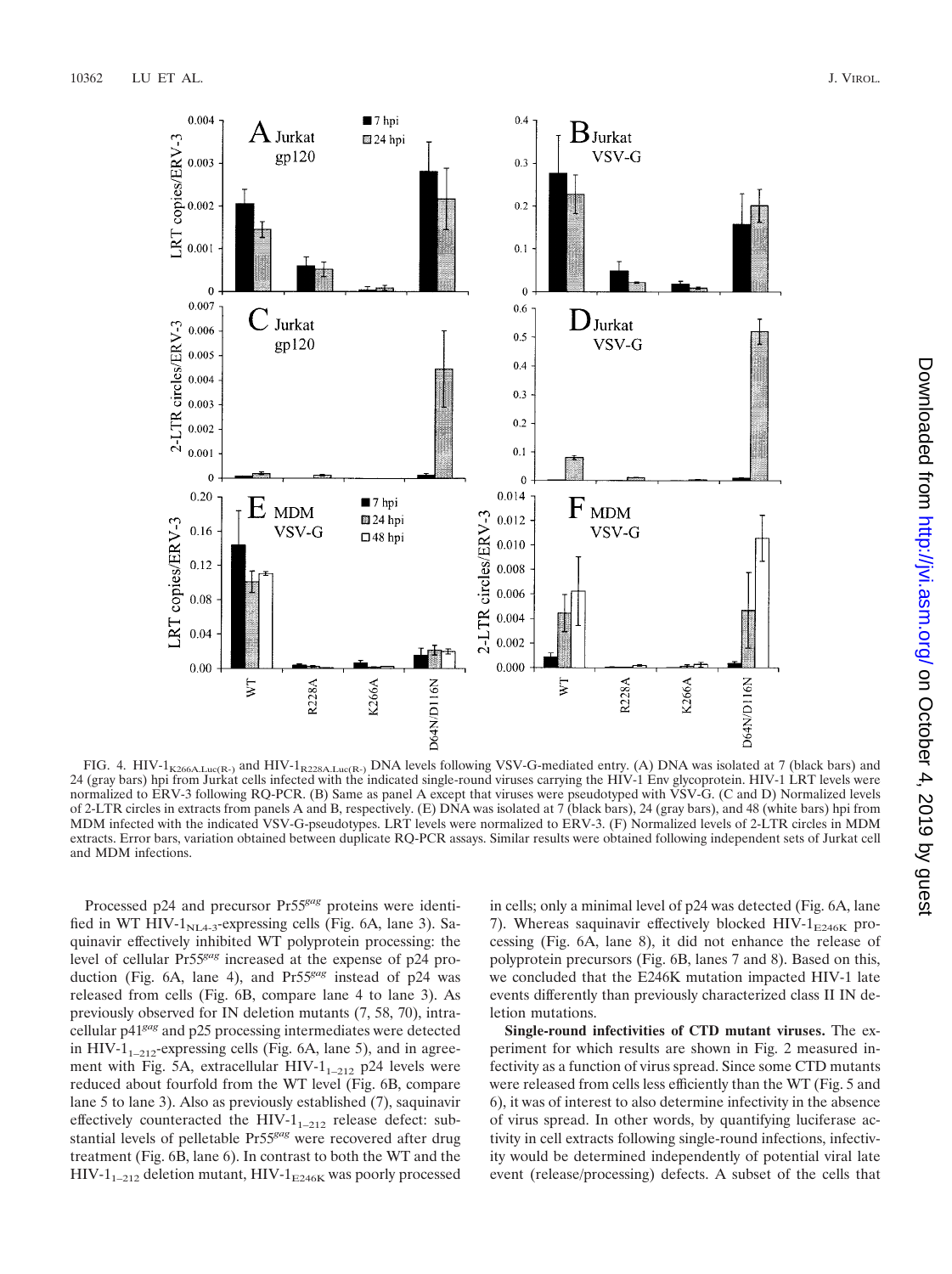

FIG. 5. Virus release from HeLa cells. (A) Results of duplicate RT assays following a minimum of three independent transfections, expressed as percentages of WT activity. (B) Results of duplicate RT and p24 assays following two independent transfections, expressed as percentages of WT values.

were infected for RQ-PCR measurements was lysed at 48 hpi, and luciferase activity was normalized to total cell protein concentration.

Whereas the infectivity of the class I mutant control strain HIV-1<sub>W235E.Luc(R-)</sub> was 0.39%  $\pm$  0.23% that of the WT, the



FIG. 6. Defective HIV- $1_{E246K}$  processing. (A) Cell-associated proteins. Cells were treated with saquinavir as indicated prior to radiolabeling, and cell lysates were immunoprecipitated prior to SDS-PAGE. (B) Virion proteins. Cell supernatants pelleted through sucrose were lysed prior to electrophoresis. Migration positions of molecular mass standards are indicated on the left, and Pr55*gag* and p24 are indicated on the right. Similar results were observed in three independent experiments.

class II HIV-1<sub>V165A.Luc(R-)</sub> mutant supported  $0.01\% \pm 0.02\%$ of WT activity. Each replication-defective CTD mutant fell within this low to background range of luciferase activity with the exception of HIV-1<sub>E246K.Luc(R-)</sub>, which displayed about 8% of the WT titer (Table 2). HIV- $1_{K236A/E246A}$ , HIV- $1_{E246A}$ , and  $HIV-1_{R269A}$ , each of which supported low but reproducible levels of virus spread (Fig. 1), also supported luciferase activities that were significantly above background (Table 2).

**Vpr-IN complementation.** Results of in vitro complementation assays established that IN comprised three distinct functional domains, the NTD, CCD, and CTD. Whereas two proteins containing mutations in different domains could functionally complement each other, proteins with mutations in the same domain failed to restore IN function (28, 77). Complementation-dependent rescue of IN function can also occur during HIV-1 infection. The infectivity defect of IN mutant viruses can be rescued by *trans*-incorporating  $IN_{\text{WT}}$  as a Vpr-IN fusion protein during HIV-1 assembly (33, 84). In addition, Vpr-IN proteins derived from certain replicationdefective IN mutant viruses restored infectivity to class I active-site CCD mutant viruses (5, 33, 57, 58, 67). Notably, since a subset of these (class II) IN mutations also resided in the CCD, complementation in vivo can extend beyond the traditional definition of IN domain boundaries (57, 58). Class II CCD mutant INs efficiently *trans*-complemented class I CCD mutant viruses because the class II mutant proteins retained catalytic activity (57).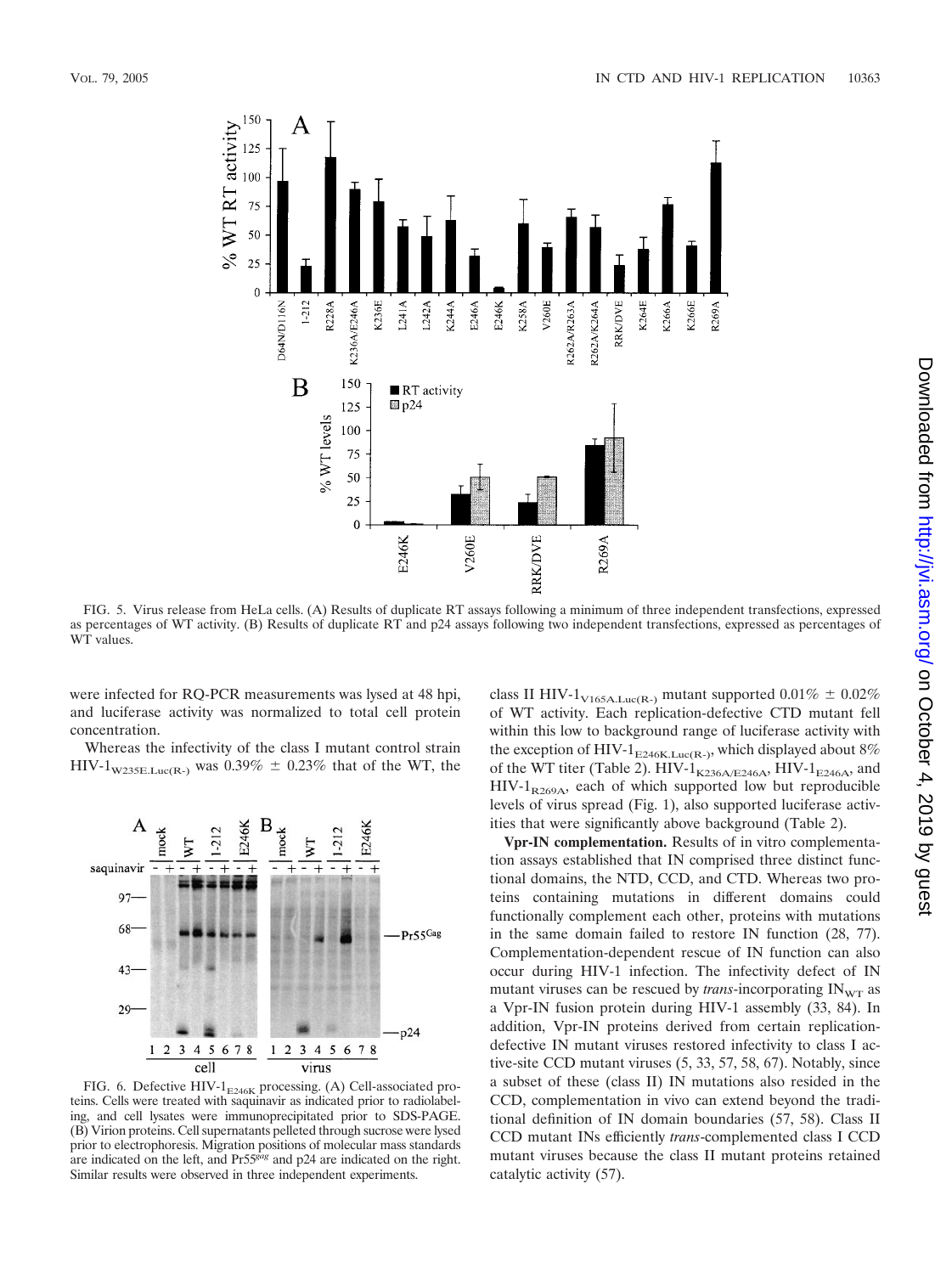The results presented in Fig. 2 to 6 led to phenotypic classification of the majority of CTD mutant viruses as class II (Table 2). To investigate the catalytic potential of CTD mutant proteins as well as the interplay between the CCD and CTD during integration, a subset of mutations that addressed the multiple roles of the CTD, including R228A, L242A, E246K, K258A, V260E, K264E, and K266A (see Table 1), was introduced into a Vpr-IN expression vector. The following control changes were also studied: W235E (a CTD class I mutation), Q62K and D116A (CCD class I mutations [57]), and V165A (a CCD class II mutation [57]). Vpr-IN proteins were tested for their ability to *trans*-complement four different single-round mutant viruses:  $HIV-1<sub>D64N/D116N.Luc(R-)</sub>$  (an active-site CCD class I mutant), HIV-1<sub>V165A.Luc(R-)</sub> (a CCD class II mutant),  $HIV-1_{W235E.Luc.(R-)}$  (CTD; class I), and  $HIV-1_{1-212.Luc(R-)}$ (CTD; class II). Levels of Vpr-IN mutant complementation activity were quantified as percentages of  $Vpr-IN<sub>WT</sub>$  activity (Table 3). We note that the baseline infectivity of 0.39%  $\pm$ 0.23% reported for HIV- $1_{W235E, Luc(R^-)}$  in the preceding section is greater than the Table 3 value of  $0.02\% \pm 0.01\%$  due to different multiplicities of infections that were utilized in the different experiments.

As expected (5),  $Vpr-IN<sub>V165A</sub>$  efficiently complemented  $HIV-1<sub>D64N/D116N.Luc(R-)</sub>$  under conditions where it failed to complement HIV- $1_{\text{V165A.Luc(R-)}}$  (57) (Table 3). Conversely, neither Vpr-IN<sub>Q62K</sub> nor Vpr-IN<sub>D116A</sub> complemented HIV- $1_{D64N/D116N.Luc(R-)}$ , but each partially restored HIV- $1_{\text{V165A.Luc(R.)}}$  infectivity (57) (Table 3). In contrast to the differential behavior of CCD class I versus class II Vpr-IN mutant proteins with class I and class II CCD mutant viruses, the CCD mutant proteins behaved similarly with class I (HIV-  $1_{\text{W235E.Luc(R-)}}$  and class II (HIV- $1_{\text{1-212.Luc(R-)}}$ ) CTD mutant viruses. Whereas each functionally complemented HIV-  $1_{W235E, Luc(R-)}$ , none functioned with HIV- $1_{1-212, Luc(R-)}$  (Table 3). The inability to complement  $HIV-1_{1-212, \text{Luc}(R-) }$  was somewhat surprising, since each CCD mutant protein contained an intact CTD.

 $Vpr-IN_{W235E}$  rescued the infectivity of each virus tested, including HIV-1 $_{\text{W235E.Luc.(R-)}}$  (Table 3). Complementation of defective IN mutant virus by Vpr-mediated *trans*-incorporation of the same mutant protein has been observed previously (57, 67) and likely depends on the inherent activity of the IN mutant protein  $(N_{\text{W235E}})$  displayed WT function in an in vitro integration assay [51]) and the incorporation of greater than normal levels of IN protein during virus assembly (57, 58, 67). In contrast to Vpr-IN<sub>W235E</sub>, the function of Vpr-IN<sub>V260E</sub> was fairly inefficient; it yielded only about 5% of Vpr-IN<sub>WT</sub> activity with HIV-1 $_{\text{D64N/D116N.Luc(R-)}}$  and negligible levels of complementation with  $HIV-1<sub>V165A.Luc(R-)</sub>$ ,  $HIV-1<sub>W235E.Luc(R-)</sub>$ , and HIV-1<sub>1–212.Luc(R-)</sub> (Table 3). These results likely reflect the innate activity of the mutant enzyme, which was previously reported at approximately 10% of  $IN_{WT}$  activity in in vitro integration assays (68).

With the exception of  $Vpr-IN<sub>V260E</sub>$ , each novel CTD mutant fusion protein efficiently complemented  $HIV_{D64N/D116N.Luc(R-)}$ ( $\sim$ 18% to 320% of Vpr-IN<sub>WT</sub> activity [Table 3]). Because of this, we concluded that each of these IN enzymes could support substantial levels of integration during infection and, by extension, that each Vpr-IN protein was efficiently incorporated into particles during cotransfection. Since  $Vpr-IN_{R228A}$ ,

|           |                                                                                                         | $\delta$ of WT luciferase activity <sup>b</sup> (SD) |                                                                                                        |                                                                                        |                                                    | Luciferase activity after complementation with the following Vpr-IN mutant relative to activity after complementation with Vpr-IN <sub>wr</sub> <sup>e</sup> : |                                                                                       |                                                                                            |                                                                                       |                                                       |                                                                |                                                             |                                                     |
|-----------|---------------------------------------------------------------------------------------------------------|------------------------------------------------------|--------------------------------------------------------------------------------------------------------|----------------------------------------------------------------------------------------|----------------------------------------------------|----------------------------------------------------------------------------------------------------------------------------------------------------------------|---------------------------------------------------------------------------------------|--------------------------------------------------------------------------------------------|---------------------------------------------------------------------------------------|-------------------------------------------------------|----------------------------------------------------------------|-------------------------------------------------------------|-----------------------------------------------------|
| N mutan   | complementation<br>Without                                                                              | omplementation<br>with Vpr-IN <sub>wT</sub><br>After | 228A                                                                                                   | L242A                                                                                  | E246K                                              | <b>K258A</b>                                                                                                                                                   | V260E                                                                                 | K264E                                                                                      | K266A                                                                                 | <b>W235E</b>                                          | V165A                                                          | Q62K                                                        | <b>2116A</b>                                        |
| '165A     | $\begin{array}{c} 0.00\ (0.00) \ 0.06\ (0.03) \ 0.00\ (0.01) \ 0.02\ (0.01) \ 0.02\ (0.01) \end{array}$ | 14.6 (1.3)<br>11.0 (0.4)<br>9.8 (1.7)<br>27.2 (2.5)  | $\begin{array}{c} 3.7 \, (0.0) \\ 00.6 \, (10.1) \\ 4.0 \, (1.9) \\ 20.5 \, (3.9) \end{array}$<br>3.7( | $\begin{array}{c} -0.1\ (0.0) \\ 45.8\ (0.2) \\ 0.3\ (0.2) \\ 15.7\ (2.2) \end{array}$ |                                                    | $\begin{array}{c} 10.4\ (1.2)\\ 320.9\ (86.7)\\ 5.2\ (2.9)\\ 183.4\ (16.2) \end{array}$                                                                        | $\begin{array}{c} 0.0 \ (0.1) \\ 5.0 \ (0.1) \\ 0.4 \ (1) \\ 1.1 \ (0.7) \end{array}$ | $\begin{array}{c} 27.9 \ (7.5) \\ 68.1 \ (10.1) \\ 1.8 \ (0.7) \\ 5.3 \ (0.1) \end{array}$ | $\begin{array}{c} -0.2\ (0.0) \\ 31.6\ (8.6) \\ 0.3\ (0.3) \\ 2.7\ (0.8) \end{array}$ | 58.7 (11.1)<br>93.9 (0.1)<br>28.6 (4.7)<br>11.9 (4.0) |                                                                | $26.0 (10.6)$<br>$0.2 (0.1)$<br>$1.8 (2.2)$<br>$35.4 (4.7)$ | $7.6 (5.1)$<br>0.0 (0.1)<br>3.0 (3.7)<br>11.8 (2.0) |
| 064N/D116 |                                                                                                         |                                                      |                                                                                                        |                                                                                        |                                                    |                                                                                                                                                                |                                                                                       |                                                                                            |                                                                                       |                                                       |                                                                |                                                             |                                                     |
| $-212$    |                                                                                                         |                                                      |                                                                                                        |                                                                                        |                                                    |                                                                                                                                                                |                                                                                       |                                                                                            |                                                                                       |                                                       |                                                                |                                                             |                                                     |
| V235E     |                                                                                                         |                                                      |                                                                                                        |                                                                                        | 13.3 (0.4)<br>17.7 (2.1)<br>4.4 (0.3)<br>9.1 (1.2) |                                                                                                                                                                |                                                                                       |                                                                                            |                                                                                       |                                                       | $0.0\ (0.2)$<br>$67.6\ (1.7)$<br>$0.9\ (0.9)$<br>$36.0\ (2.2)$ |                                                             |                                                     |

TABLE 3. Complementation of IN mutant viruses with Vpr-IN*a*

TABLE 3. Complementation of IN mutant viruses with Vpr-IN<sup>®</sup>

" Values represent an average of at least two infections.<br>  $\int_{0}^{b}$  Luciferase activity of the indicated IN mutant virus relative to that of HIV-I<sub>Luc(R-)</sub>. *b* Luciferase activity of the indicated IN mutant virus relative to that of  $HIV-I_{Luc(R-)}$ . *a* Values represent an average of at least two infections.

*c* Expressed as a percentage (with the standard deviation in parentheses). Expressed as a percentage (with the standard deviation in parentheses).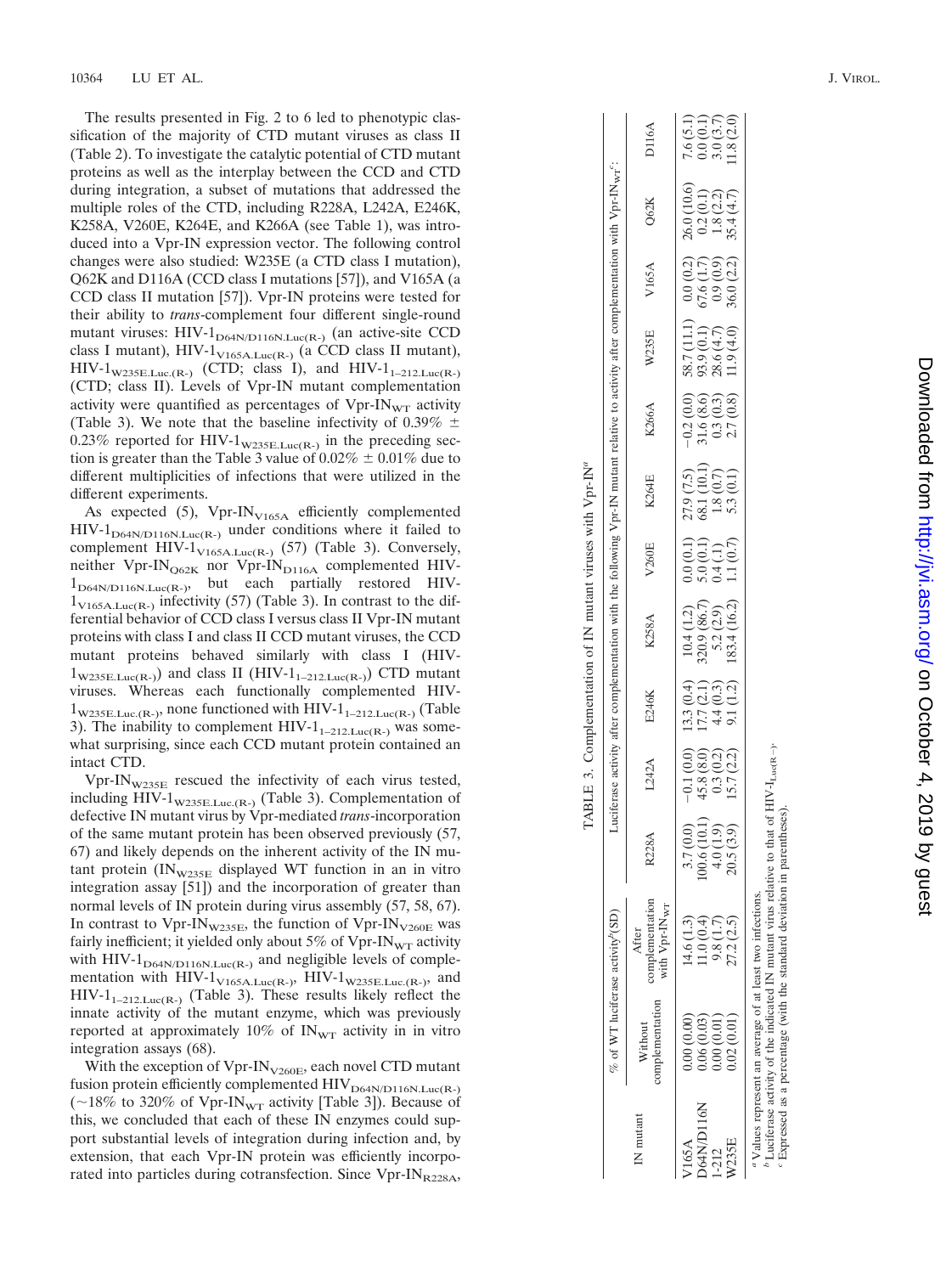Vpr-IN<sub>L242A</sub>, and Vpr-IN<sub>K266A</sub> failed to appreciably complement HIV- $1_{\text{V165A.Luc(R-)}}$ , we concluded that R228A, L242A, V260E, and K266A belonged to the same complementation group as V165A (Table 3). Apart from  $Vpr-IN_{WT}$  and  $Vpr-IN_{WT}$  $IN_{W235E}$ , none of the Vpr-IN fusions appreciably complemented  $HIV-1_{1-212,Luc(R-)}$ , although Vpr-IN<sub>R228A</sub>, Vpr-IN<sub>E246K</sub>, and Vpr-IN<sub>K258A</sub> did support approximately  $4\%$  to 5% of Vpr-IN<sub>WT</sub> activity (Table 3). Each of these novel proteins efficiently complemented HIV-1<sub>W235E.Luc(R-)</sub> ( $\sim$ 9% to 180% of Vpr-IN<sub>WT</sub>), as did Vpr-IN<sub>L242A</sub> (Table 3).

### **DISCUSSION**

Previous analyses of in vitro integration activities suggested that the CTD of HIV-1 IN was essential for enzymatic function (28, 78). Consistent with these observations,  $HIV-1<sub>1–212</sub>$ , lacking the entire CTD (63), and a number of CTD missense mutant viruses were defective in assays for HIV-1 infectivity (11, 45, 50, 64, 80).

**CTD DNA binding activity and HIV-1 replication.** Soon after reverse transcription, a multimer of IN site-specifically recognizes the viral *att* sites and hydrolyzes a dinucleotide from each 3' end. In addition to site-specific *att* site binding, the IN multimer must nonspecifically interact with chromosomal DNA during strand transfer. The original function ascribed to the HIV-1 IN CTD was that of nonspecific DNA binding, leading to suggestions that the domain might represent the major determinant of chromosomal DNA recognition during integration (31, 78, 82). A variety of residues, including Val-234, Glu-246, Lys-258, Arg-262, Lys-264, and Lys-273, were implicated in nonspecific DNA binding activity (20, 68, 69). More recently, it has become clear that the IN CCD contains important nonspecific DNA binding determinants (3, 39, 72) and that Glu-246 within the CTD can interact with the viral *att* site during integration (35). Whereas  $HIV-1_{K244A/E246A}$  (80),  $HIV-1_{R262A/K264T}$  (11), and  $HIV-1_{R262A/R263A/K264H}$  (64) were noninfectious, the contribution of individual DNA binding residues to HIV-1 replication was unknown. Since  $HIV-1<sub>V234A</sub>$ (Fig. 2A) and HIV-1 $_{K273A}$  (Fig. 2E) grew like WT HIV-1  $_{NL4-3}$ , our results failed to support an important role for either Val-234 or Lys-273 in HIV-1 replication. Although the majority of  $HIV-1/SIV<sub>c</sub><sub>c</sub>$  strains harbor Ile, Ser and His are occasionally found at position 234 (47). In this light, it was not overly surprising that HIV- $1_{V234A}$  replicated like the WT. Since Lys-273 is invariant among HIV-1 and related chimpanzee strains (47), a potential role for this residue in HIV-1 replication could lie outside the realm of spreading infection in Jurkat T cells.

 $HIV-1_{R262A}$ ,  $HIV-1_{R263A}$ , and  $HIV-1_{K264A}$  grew similarly to the WT, yet HIV-1 $_{K264E}$ , HIV-1 $_{R262A/R263A}$ , and HIV-1<sub>R262A/K264A</sub> were replication defective (Fig. 2 and Table 2). This suggests that the HIV- $1_{K264E}$  replication defect was due primarily to the negative impact of the nonconservative Glu substitution rather than to a necessity for Lys at this position. Since  $HIV-1_{K264E}$ ,  $HIV-1_{R262A/R263A}$ , and  $HIV 1_{R262A/K264A}$  were 5- to 10-fold defective for cDNA synthesis and 1.4- to 3-fold reduced for viral release, they were typed as class II IN mutant viruses (Fig. 3 and 5; Table 2).

We recently determined via Vpr-IN complementation assays that certain CCD class I and class II mutants functioned as separate complementation groups, which revealed that this type of classI/II complementation can extend beyond the traditional boundaries of IN domain structure (57). Because the class II CCD mutant proteins retained catalytic function, we and others proposed that the mutations were likely to affect higher-order interactions between IN and other proteins specific to the infected cell such as RT and/or host cell factors (22, 57). By extending these analyses to include a variety of CTD mutant proteins and viruses, we determined additional examples of class I/II complementation as well as examples of traditional domain boundary complementation. Because Vpr- $IN_{K264E}$  efficiently complemented  $HIV-1_{D64N/D116N.Luc(R-)}$  and  $HIV-1<sub>V165A.Luc(R-)</sub>$  under conditions where  $HIV-1<sub>1–212.Luc(R-)</sub>$ and  $HIV-1_{W235E.Luc(R-)}$  complementation was more marginal (Table 3), we conclude that the Lys-to-Glu change disrupted a CTD function that was readily complemented by CCD mutant viruses regardless of their class I or class II phenotype. Since  $IN_{K264E}$  was defective for DNA binding (69), we speculate that this CTD function can be provided in *trans* by different classes of CCD mutant viruses during HIV-1 infection. Because of this, we concluded that class I and class II need not always define separate complementation groups in vivo. On the other hand,  $Vpr-IN<sub>K258A</sub>$  functioned for the most part in a manner blind to IN domain boundaries: complementation of class II  $HIV-1<sub>V165</sub>A.Luc(R-)$  and  $HIV-1<sub>1–212.Luc(R-)</sub>$  mutant viruses occurred at only about 2% to 6% of the level of class I mutant virus rescue (Table 3). Although Lys-258 was also implicated in DNA binding (20), our results suggest that the K258A mutation affected a function(s) that is similarly perturbed by other class II mutations and thus might affect protein-protein interactions (57) in addition to potential IN-DNA interactions.

**CTD multimerization and HIV-1 replication.** Previous in vitro work highlighted the importance of CTD-dependent multimerization in IN function (1, 43), and the virus-based results reported here support this contention. Viruses mutated at previously implicated multimerization determinants were either dead (HIV- $1_{L241A}$ , HIV- $1_{L242A}$ , HIV- $1_{V260E}$ , HIV- $1_{K266A}$ ,  $HIV-1_{K266E}$ ) or severely impaired (HIV-1<sub>R269A</sub>) in their ability to replicate (Table 1 and Fig. 2). Since  $HIV-1_{K266A}$  and  $HIV 1_{K266E}$  were both replication defective, our results indicate that it is particularly important for HIV-1 to harbor a positively charged side chain at this position. Since Lys-266 is solvent accessible and diametrically opposed to the dimer interface in the NMR structure of the CTD (Fig. 1B), the crystallographic CTD-CTD contact mediated via Lys-266 (14) may be of importance during HIV-1 infection.  $HIV-1_{K266A}$  and HIV- $1_{K266E}$ , as well as HIV- $1_{L241A}$ , HIV- $1_{L242A}$ , and HIV- $1_{V260E}$ , were typed as class II mutant viruses (Fig. 3 to 5; Table 2). Like Val-260, Leu-242 is for the most part buried within the core of the CTD structure (Fig. 1B). Because of this, it was not overly surprising that  $HIV-1_{1,242A}$  displayed pleiotropic replication defects.

Vpr-IN<sub>L242A</sub> complemented class I mutant viral strains under conditions where class II mutant complementation was not observed (Table 3). Thus,  $Vpr-IN_{L242A}$  functioned as a class II mutant compared to a traditional CTD mutant under these assay conditions. The function of  $Vpr-IN_{K266A}$  was somewhat less clear, although due to the strikingly different results obtained with HIV- $1_{D64N/D116N.Luc(R)}$  versus HIV- $1_{V165A.Luc(R)}$ , it too seemed to demonstrate mainly class II behavior during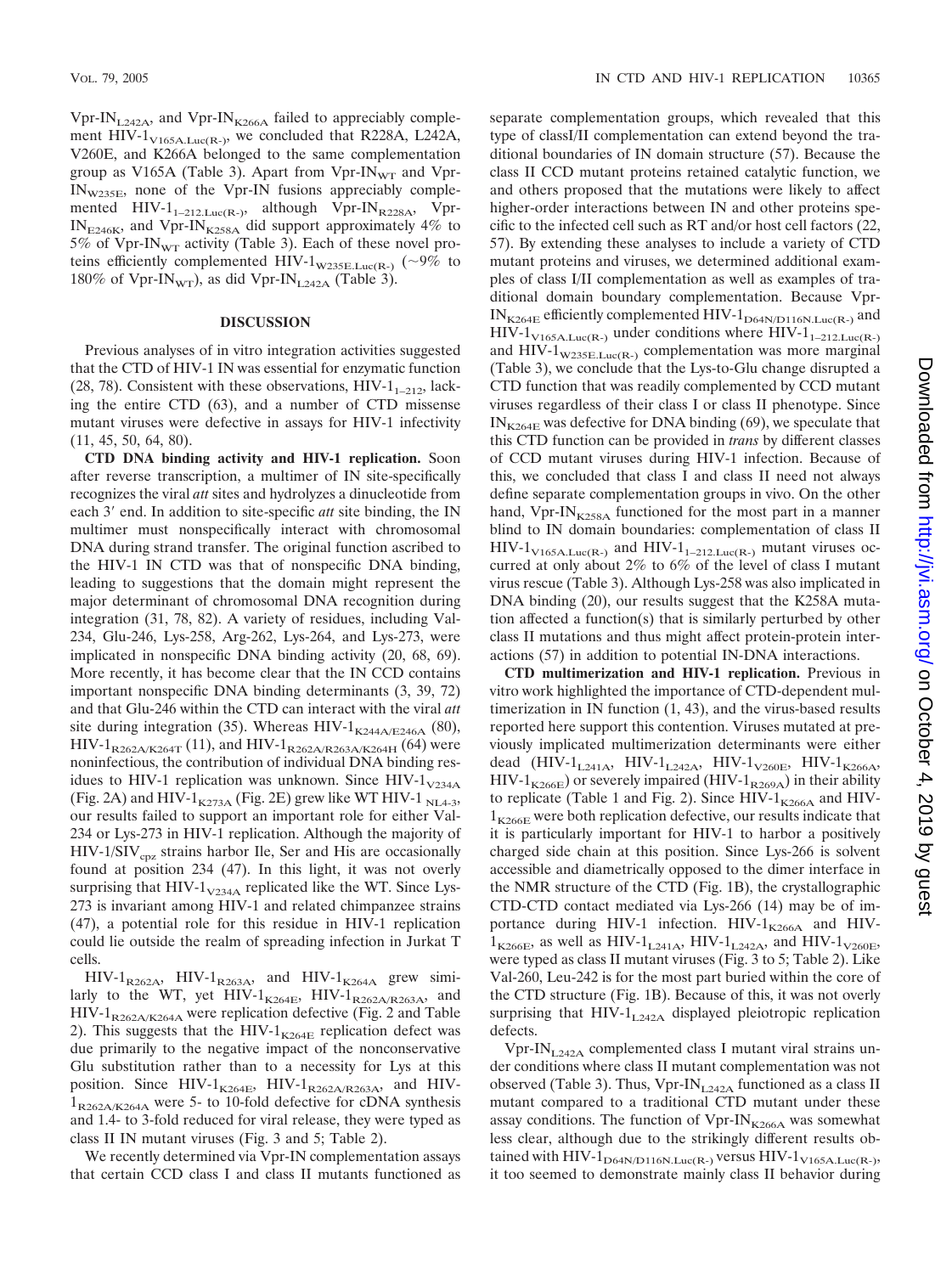complementation (Table 3). The finding that changes in putative multimerization determinants imparted class I/II behavior in Vpr-IN complementation assays is consistent with the model that higher-order interactions are likely to be impaired by this type of (class II) IN mutation (22, 57, 58).

**Other conserved CTD residues and HIV-1 replication.** Although not previously ascribed specific tasks in CTD function, Arg-228, Arg-231, Lys-236, Lys-244, and Arg-263 were targeted due to their relatively high degrees of sequence conservation among HIV-1 strains (Table 1). Since HIV- $1_{K236A}$  and  $HIV-1_{R231A}$  grew similarly to the WT (Fig. 2A), our assays failed to define an essential role for either Arg-231 or Lys-236 in HIV-1 replication. Because Lys-236 was strictly conserved among a large collection of  $HIV-1/SIV_{cpz}$  strains, it is possible that Lys-236 plays a role for the virus that lies outside the detection limits of the assays employed here. On the other hand, HIV- $1_{R228A}$  and HIV- $1_{K244A}$  were dead viruses (Fig. 2A and 2E) that were typed as class II mutants (Fig. 3 to 5; Table 2). Of note,  $Vpr-IN_{R228A}$  demonstrated class II mutant behavior in Vpr-IN complementation assays (Table 3).

 $HIV-1_{R228A.Luc(R-)}$  and  $HIV-1_{K266A.Luc(R-)}$  2-LTR circle levels were below the limit of detection in some experiments (Fig. 3B and 4C), suggesting that Arg-228 and Lys-266 might play a role in HIV-1 nuclear localization. When expressed separately from other HIV-1 proteins, IN can localize to cell nuclei, and because of this, it has been suggested that IN might play a role in viral nuclear import (18, 34, 65, 66). Yet despite extensive effort, irrefutable evidence for a transferable nuclear localization signal within HIV-1 IN has yet to be found (4, 19, 22, 42, 48, 53, 57).

HIV-1 IN can bind to a variety of human cell proteins (27), and one, lens epithelium-derived growth factor (LEDGF) (15, 74), appears to account for IN's karyophilic properties. This conclusion is based on findings that either RNA interferencemediated knockdown of LEDGF (55, 61) or expression of a nuclear localization-defective mutant of LEDGF (60) redistributed IN from the cell nucleus to the cytoplasm. The CTD, however, directed the nuclear accumulation of a green fluorescent fusion protein in an apparently LEDGF independent manner (61), and a Lys-rich region within the CTD of feline immunodeficiency virus IN that aligns with Arg-228 in HIV-1 (11) contributed to the karyophilic properties of a feline immunodeficiency virus IN fusion protein (83). To investigate the potential roles of Arg-228 and Lys-266 in HIV-1 nuclear localization in nondividing cells, MDM were infected with VSV-G-pseudotyped viruses. Since each mutant virus converted a normal fraction of its cDNA to 2-LTR circles (Fig. 4E and F), neither residue appeared to play an important role in nuclear import under this condition.

**HIV-1<sub>E246K</sub>** and polyprotein processing. Mutations in IN can affect the relatively late steps of HIV-1 assembly and release (2, 7, 30, 70). The E246K change reduced HIV-1 release to approximately 5% of WT release, significantly less than that of the previously analyzed class II deletion mutant  $HIV-1_{1-212}$ (Fig. 5A). Consistent with previous observations, Gag processing intermediates p41 and p25 were more readily detected in  $HIV-1_{1-212}$ -expressing cells than in WT-expressing cells (Fig. 6A). Two lines of evidence, however, indicated that the E246K change impacted late events differently from previously described IN deletion mutants. The first was an overall reduction

in levels of Pr55*gag* processing (Fig. 6A, lanes 3, 5, and 7). The second was the failure of the protease inhibitor saquinavir to rescue release from HIV- $1_{E246K}$ -expressing cells (Fig. 6B, lane 8). Despite the inability to support spread in infected Jurkat cell cultures (Fig. 2B), HIV- $1_{E246K,Luc(R)}$  supported approximately 8% of the level of WT HIV- $1_{N\text{LX.Luc(R-)}}$  transduction activity (Table 2). HIV- $1_{K236A/E246A}$  (Fig. 2D) and HIV- $1_{R269A}$ (Fig. 2E) supported weak but detectable levels of virus spread, and  $HIV-1_{K236A/E246A.Luc(R-)}$  and  $HIV-1_{R269A.Luc(R-)}$  transduced cells at approximately 4.0% and 11.5% of the WT level, respectively (Table 2). Based on this, we concluded that E246K was the first example of an IN mutation where a late-stage processing defect contributed significantly to the inability of the mutant virus to support multiple rounds of replication. This observation is in line with the hypothesis that antiviral drugs targeted against IN might inhibit HIV-1 replication without necessarily inhibiting the catalytic function of the DNA recombinase (57, 85).

### **ACKNOWLEDGMENTS**

We thank J. Kappes for the pRL2P-Vpr-IN expression vector and the NIH AIDS Research and Reference Reagent Program for saquinavir.

This work was supported by NIH grants AI39394, AI52014 (to A.E.), and AI28691 (to the Dana-Farber Cancer Institute Center for AIDS Research).

#### **REFERENCES**

- 1. **Andrake, M. D., and A. M. Skalka.** 1995. Multimerization determinants reside in both the catalytic core and C terminus of avian sarcoma virus integrase. J. Biol. Chem. **270:**29299–29306.
- 2. **Ansari-Lari, M. A., L. A. Donehower, and R. Gibbs.** 1995. Analysis of human immunodeficiency virus type 1 integrase mutants. Virology **211:**332–335.
- 3. **Appa, R. S., C.-G. Shin, P. Lee, and S. A. Chow.** 2001. Role of the nonspecific DNA-binding region and alpha helices within the core domain of retroviral integrase in selecting target DNA sites for integration. J. Biol. Chem. **276:** 45848–45855.
- 4. **Armon-Omer, A., A. Graessmann, and A. Loyter.** 2004. A synthetic peptide bearing the HIV-1 integrase 161–173 amino acid residues mediates active nuclear import and binding to importin alpha: characterization of a functional nuclear localization signal. J. Mol. Biol. **336:**1117–1128.
- 5. **Bouyac-Bertoia, M., J. D. Dvorin, R. A. M. Fouchier, Y. Jenkins, B. E. Meyer, L. I. Wu, M. Emerman, and M. H. Malim.** 2001. HIV-1 infection requires a functional integrase NLS. Mol. Cell **7:**1025–1035.
- 6. **Brown, H. E. V., H. Chen, and A. Engelman.** 1999. Structure-based mutagenesis of the human immunodeficiency virus type 1 DNA attachment site: effects on integration and cDNA synthesis. J. Virol. **73:**9011–9020.
- 7. Bukovsky, A., and H. Göttlinger. 1996. Lack of integrase can markedly affect human immunodeficiency virus type 1 particle production in the presence of an active viral protease. J. Virol. **70:**6820–6825.
- 8. **Burke, C. J., G. Sanyal, M. W. Bruner, J. A. Ryan, R. L. LaFemina, H. L. Robbins, A. S. Zeft, C. R. Middaugh, and M. G. Cordingley.** 1992. Structural implications of spectroscopic characterization of a putative zinc finger peptide from HIV-1 integrase. J. Biol. Chem. **267:**9639–9644.
- 9. **Bushman, F. D., A. Engelman, I. Palmer, P. Wingfield, and R. Craigie.** 1993. Domains of the integrase protein of human immunodeficiency virus type 1 responsible for polynucleotidyl transfer and zinc binding. Proc. Natl. Acad. Sci. USA **90:**3428–3432.
- 10. **Cai, M., R. Zheng, M. Caffrey, R. Craigie, G. M. Clore, and A. M. Gronenborn.** 1997. Solution structure of the N-terminal zinc binding domain of HIV-1 integrase. Nat. Struct. Biol. **4:**567–577.
- 11. **Cannon, P. M., E. D. Byles, S. M. Kingsman, and A. J. Kingsman.** 1996. Conserved sequences in the carboxyl terminus of integrase that are essential for human immunodeficiency virus type 1 replication. J. Virol. **70:**651–657.
- 12. **Chen, H., and A. Engelman.** 2001. Asymmetric processing of human immunodeficiency virus type 1 cDNA in vivo: implications for functional end coupling during the chemical steps of DNA transposition. Mol. Cell. Biol. **21:**6758–6767.
- 13. **Chen, H., S.-Q. Wei, and A. Engelman.** 1999. Multiple integrase functions are required to form the native structure of the human immunodeficiency virus type I intasome. J. Biol. Chem. **274:**17358–17364.
- 14. **Chen, J. C.-H., J. Krucinski, L. J. W. Miercke, J. S. Finer-Moore, A. H. Tang, A. D. Leavitt, and R. M. Stroud.** 2000. Crystal structure of the HIV-1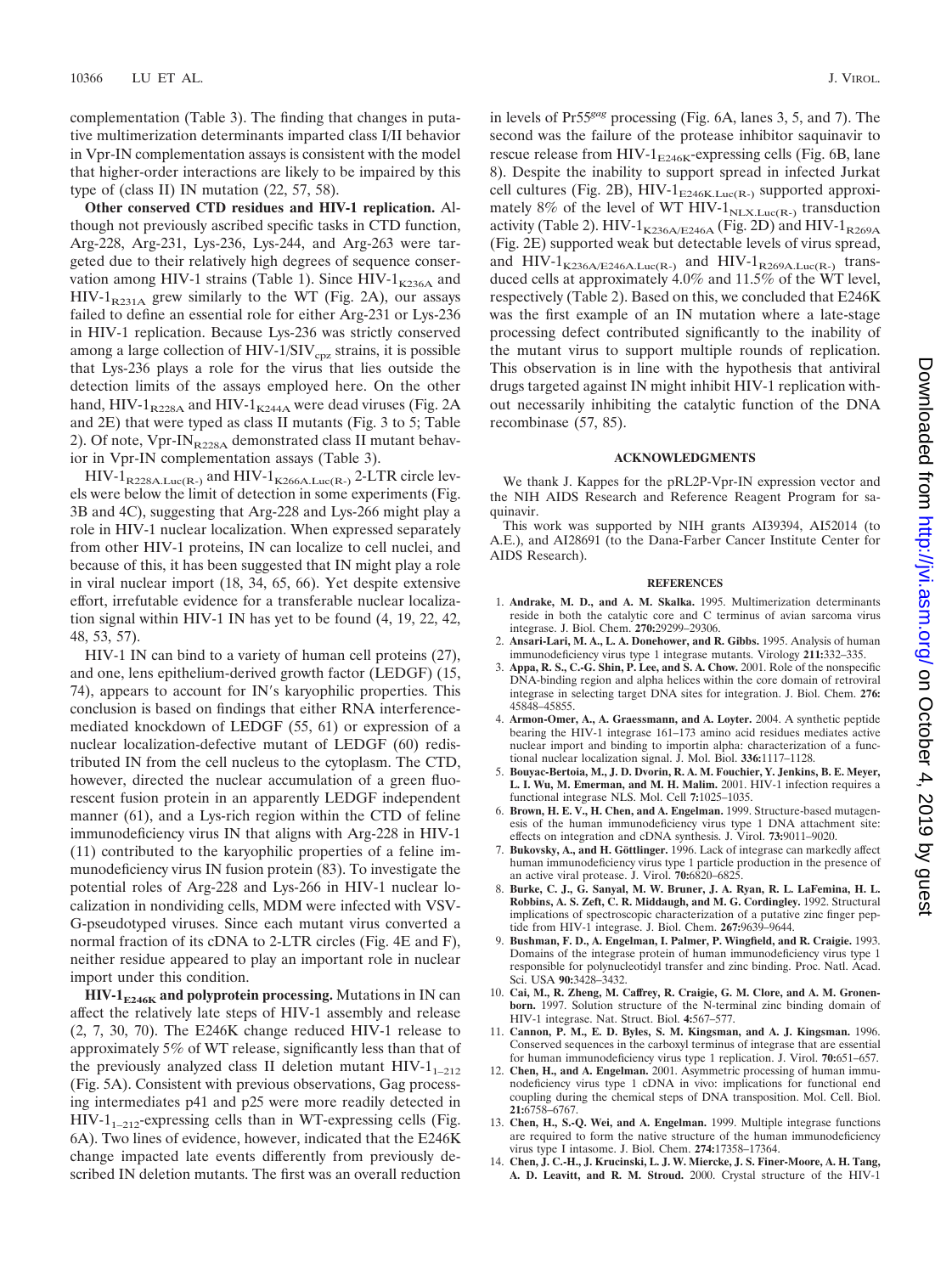integrase catalytic core and C-terminal domains: a model for viral DNA binding. Proc. Natl. Acad. Sci. USA **97:**8233–8238.

- 15. **Cherepanov, P., G. Maertens, P. Proost, B. Devreese, J. Van Beeumen, Y. Engelborghs, E. De Clercq, and Z. Debyser.** 2003. HIV-1 integrase forms stable tetramers and associates with LEDGF/p75 protein in human cells. J. Biol. Chem. **278:**372–381.
- 16. **Craigie, R.** 2002. Retroviral DNA integration, p. 613–630. *In* N. L. Craig, R. Craigie, M. Gellert, and A. M. Lambowitz (ed.), Mobile DNA II. ASM Press, Washington, D.C.
- 17. **DeLano, W. L.** 2002, posting date. The PyMOL molecular graphics system. [Online.] http://www.pymol.org.
- 18. **Depienne, C., P. Roques, C. Creminon, L. Fritsch, R. Casseron, D. Dormont, C. Dargemont, and S. Benichou.** 2000. Cellular distribution and karyophilic properties of matrix, integrase, and Vpr proteins from the human and simian immunodeficiency viruses. Exp. Cell Res. **260:**387–395.
- 19. **Devroe, E., A. Engelman, and P. A. Silver.** 2003. Intracellular transport of human immunodeficiency virus type 1 integrase. J. Cell Sci. **116:**4401–4408.
- 20. **Dirac, A. M. G., and J. Kjems.** 2001. Mapping DNA-binding sites of HIV-1 integrase by protein footprinting. Eur. J. Biochem. **268:**743–751.
- 21. **Drelich, M., R. Wilhelm, and J. Mous.** 1992. Identification of amino acid residues critical for endonuclease and integration activities of HIV-1 IN protein in vitro. Virology **188:**459–468.
- 22. **Dvorin, J. D., P. Bell, G. G. Maul, M. Yamashita, M. Emerman, and M. H. Malim.** 2002. Reassessment of the roles of integrase and the central DNA flap in human immunodeficiency virus type 1 nuclear import. J. Virol. **76:** 12087–12096.
- 23. **Dyda, F., A. B. Hickman, T. M. Jenkins, A. Engelman, R. Craigie, and D. R. Davies.** 1994. Crystal structure of the catalytic domain of HIV-1 integrase: similarity to other polynucleotidyl transferases. Science **266:**1981–1986.
- 24. **Eijkelenboom, A. P., F. M. van den Ent, A. Vos, J. F. Doreleijers, K. Hard, T. D. Tullius, R. H. Plasterk, R. Kaptein, and R. Boelens.** 1997. The solution structure of the amino-terminal HHCC domain of HIV-2 integrase: a threehelix bundle stabilized by zinc. Curr. Biol. **7:**739–746.
- 25. **Eijkelenboom, A. P. A. M., R. A. Puras Lutzke, R. Boelens, R. H. A. Plasterk, R. Kaptein, and K. Hård.** 1995. The DNA-binding domain of HIV-1 integrase has an SH3-like fold. Nat. Struct. Biol. **2:**807–810.
- 26. **Engelman, A.** 1999. In vivo analysis of retroviral integrase structure and function. Adv. Virus Res. **52:**411–426.
- 27. **Engelman, A.** 2003. The roles of cellular factors in retroviral integration. Curr. Top. Microbiol. Immunol. **281:**209–238.
- 28. **Engelman, A., F. D. Bushman, and R. Craigie.** 1993. Identification of discrete functional domains of HIV-1 integrase and their organization within an active multimeric complex. EMBO J. **12:**3269–3275.
- 29. **Engelman, A., and R. Craigie.** 1992. Identification of conserved amino acid residues critical for human immunodeficiency virus type 1 integrase function in vitro. J. Virol. **66:**6361–6369.
- 30. **Engelman, A., G. Englund, J. M. Orenstein, M. A. Martin, and R. Craigie.** 1995. Multiple effects of mutations in human immunodeficiency virus type 1 integrase on viral replication. J. Virol. **69:**2729–2736.
- 31. **Engelman, A., A. B. Hickman, and R. Craigie.** 1994. The core and carboxylterminal domains of the integrase protein of human immunodeficiency virus type 1 each contribute to nonspecific DNA binding. J. Virol. **68:**5911–5917.
- 32. **Esposito, D., and R. Craigie.** 1998. Sequence specificity of viral end DNA binding by HIV-1 integrase reveals critical regions for protein-DNA interaction. EMBO J. **17:**5832–5843.
- 33. **Fletcher, T. M., III, M. A. Soares, S. McPhearson, H. Hui, M. Wiskerchen, M. A. Muesing, G. M. Shaw, A. D. Leavitt, J. D. Boeke, and B. H. Hahn.** 1997. Complementation of integrase function in HIV-1 virions. EMBO J. **16:**5123–5138.
- 34. **Gallay, P., T. Hope, D. Chin, and D. Trono.** 1997. HIV-1 infection of nondividing cells through the recognition of integrase by the importin/karyopherin pathway. Proc. Natl. Acad. Sci. USA **94:**9825–9830.
- 35. **Gao, K., S. L. Butler, and F. Bushman.** 2001. Human immunodeficiency virus type 1 integrase: arrangement of protein domains in active cDNA complexes. EMBO J. **20:**3565–3576.
- 36. **Gerton, J. L., and P. O. Brown.** 1997. The core domain of HIV-1 integrase recognizes key features of its DNA substrates. J. Biol. Chem. **272:**25809– 25815.
- 37. **Gerton, J. L., S. Ohgi, M. Olsen, J. DeRisi, and P. O. Brown.** 1998. Effects of mutations in residues near the active site of human immunodeficiency virus type 1 integrase on specific enzyme-substrate interactions. J. Virol. **72**:5046–5055.
- 38. **Goff, S. P.** 2001. *Retroviridae*: the retroviruses and their replication, p. 1871– 1939. *In* D. M. Knipe, P. M. Howley, D. E. Griffin, R. A. Lamb, M. A. Martin, B. Roizman, and S. E. Straus (ed.), Fields virology, 4th ed. Lippincott Williams & Wilkins, Philadelphia, Pa.
- 39. **Harper, A. L., L. M. Skinner, M. Sudol, and M. Katzman.** 2001. Use of patient-derived human immunodeficiency virus type 1 integrases to identify a protein residue that affects target site selection. J. Virol. **75:**7756–7762.
- 40. **Hehl, E. A., P. Joshi, G. V. Kalpana, and V. R. Prasad.** 2004. Interaction between human immunodeficiency virus type 1 reverse transcriptase and integrase proteins. J. Virol. **78:**5056–5067.
- 41. **Heuer, T. S., and P. O. Brown.** 1997. Mapping features of HIV-1 integrase near selected sites on viral and target DNA molecules in an active enzyme-DNA complex by photo-cross-linking. Biochemistry **36:**10655–10665.
- 42. **Ikeda, T., H. Nishitsuji, X. Zhou, N. Nara, T. Ohashi, M. Kannagi, and T. Masuda.** 2004. Evaluation of the functional involvement of human immunodeficiency virus type 1 integrase in nuclear import of viral cDNA during acute infection. J. Virol. **78:**11563–11573.
- 43. **Jenkins, T. M., A. Engelman, R. Ghirlando, and R. Craigie.** 1996. A soluble active mutant of HIV-1 integrase: involvement of both the core and the C-terminal domains in multimerization. J. Biol. Chem. **271:**7712–7718.
- 44. **Jenkins, T. M., D. Esposito, A. Engelman, and R. Craigie.** 1997. Critical contacts between HIV-1 integrase and viral DNA identified by structurebased analysis and photo-crosslinking. EMBO J. **16:**6849–6859.
- 45. **Kalpana, G. V., A. Reicin, G. S. W. Cheng, M. Sorin, S. Paik, and S. P. Goff.** 1999. Isolation and characterization of an oligomerization-negative mutant of HIV-1 integrase. Virology **259:**274–285.
- 46. **Kim, S. Y., R. Byrn, J. Groopman, and D. Baltimore.** 1989. Temporal aspects of DNA and RNA synthesis during human immunodeficiency virus infection: evidence for differential gene expression. J. Virol. **63:**3708–3713.
- 47. **Kuiken, C. L., B. Foley, E. O. Freed, B. Hahn, B. Korber, P. A. Marx, F. McCutchan, J. W. Mellors, and S. Wolinsky.** 2002. HIV sequence compendium 2002, report no. LA-UR 03-3564. Theoretical Biology and Biophysics Group, Los Alamos National Laboratory, Los Alamos, N. Mex.
- 48. **Kukolj, G., K. Jones, and A. Skalka.** 1997. Subcellular localization of avian sarcoma virus and human immunodeficiency virus type 1 integrases. J. Virol. **71:**843–847.
- 49. **Kulkosky, J., K. S. Jones, R. A. Katz, J. P. Mack, and A. M. Skalka.** 1992. Residues critical for retroviral integrative recombination in a region that is highly conserved among retroviral/retrotransposon integrases and bacterial insertion sequence transposases. Mol. Cell. Biol. **12:**2331–2338.
- 50. **Leavitt, A. D., G. Robles, N. Alesandro, and H. E. Varmus.** 1996. Human immunodeficiency virus type 1 integrase mutants retain in vitro integrase activity yet fail to integrate viral DNA efficiently during infection. J. Virol. **70:**721–728.
- 51. **Leavitt, A. D., L. Shiue, and H. E. Varmus.** 1993. Site-directed mutagenesis of HIV-1 integrase demonstrates differential effects on integrase functions in vitro. J. Biol. Chem. **268:**2113–2119.
- 52. Lee, S. P., J. Xiao, J. R. Knutson, M. S. Lewis, and M. K. Han. 1997. Zn<sup>2+</sup> promotes the self-association of human immunodeficiency virus type-1 integrase in vitro. Biochemistry **36:**173–180.
- 53. **Limo´n, A., E. Devroe, R. Lu, H. Z. Ghory, P. A. Silver, and A. Engelman.** 2002. Nuclear localization of human immunodeficiency virus type 1 preintegration complexes (PICs): V165A and R166A are pleiotropic integrase mutants primarily defective for integration, not PIC nuclear import. J. Virol. **76:**10598–10607.
- 54. **Limo´n, A., N. Nakajima, R. Lu, H. Z. Ghory, and A. Engelman.** 2002. Wild-type levels of nuclear localization and human immunodeficiency virus type 1 replication in the absence of the central DNA flap. J. Virol. **76:**12078– 12086.
- 55. **Llano, M., M. Vanegas, O. Fregoso, D. Saenz, S. Chung, M. Peretz, and E. M. Poeschla.** 2004. LEDGF/p75 determines cellular trafficking of diverse lentiviral but not murine oncoretroviral integrase proteins and is a component of functional lentiviral preintegration complexes. J. Virol. **78:**9524– 9537.
- 56. **Lodi, P. J., J. A. Ernst, J. Kuszewski, A. B. Hickman, A. Engelman, R. Craigie, G. M. Clore, and A. M. Gronenborn.** 1995. Solution structure of the DNA binding domain of HIV-1 integrase. Biochemistry **34:**9826–9833.
- 57. **Lu, R., A. Limo´n, E. Devroe, P. A. Silver, and A. Engelman.** 2004. Class II integrase mutants with changes in putative nuclear localization signals are primarily blocked at a post-nuclear entry step of human immunodeficiency virus type 1 replication. J. Virol. **78:**12735–12746.
- 58. **Lu, R., A. Limo´n, H. Z. Ghory, and A. Engelman.** 2005. Genetic analyses of DNA-binding mutants in the catalytic core domain of human immunodeficiency virus type 1 integrase. J. Virol. **79:**2493–2505.
- 59. **Lu, R., N. Nakajima, W. Hofmann, M. Benkirane, K.-T. Jeang, J. Sodroski, and A. Engelman.** 2004. Simian virus 40-based replication of catalytically inactive human immunodeficiency virus type 1 integrase mutants in nonpermissive T cells and monocyte-derived macrophages. J. Virol. **78:**658–668.
- 60. **Maertens, G., P. Cherepanov, Z. Debyser, Y. Engelborghs, and A. Engelman.** 2004. Identification and characterization of a functional nuclear localization signal in the HIV-1 integrase interactor LEDGF/p75. J. Biol. Chem. **279:** 33421–33429.
- 61. **Maertens, G., P. Cherepanov, W. Pluymers, K. Busschots, E. De Clercq, Z. Debyser, and Y. Engelborghs.** 2003. LEDGF/p75 is essential for nuclear and chromosomal targeting of HIV-1 integrase in human cells. J. Biol. Chem. **278:**33528–33539.
- 62. **Mumm, S. R., and D. P. Grandgenett.** 1991. Defining nucleic acid-binding properties of avian retrovirus integrase by deletion analysis. J. Virol. **65:** 1160–1167.
- 63. **Nakajima, N., R. Lu, and A. Engelman.** 2001. Human immunodeficiency virus type 1 replication in the absence of integrase-mediated DNA recom-